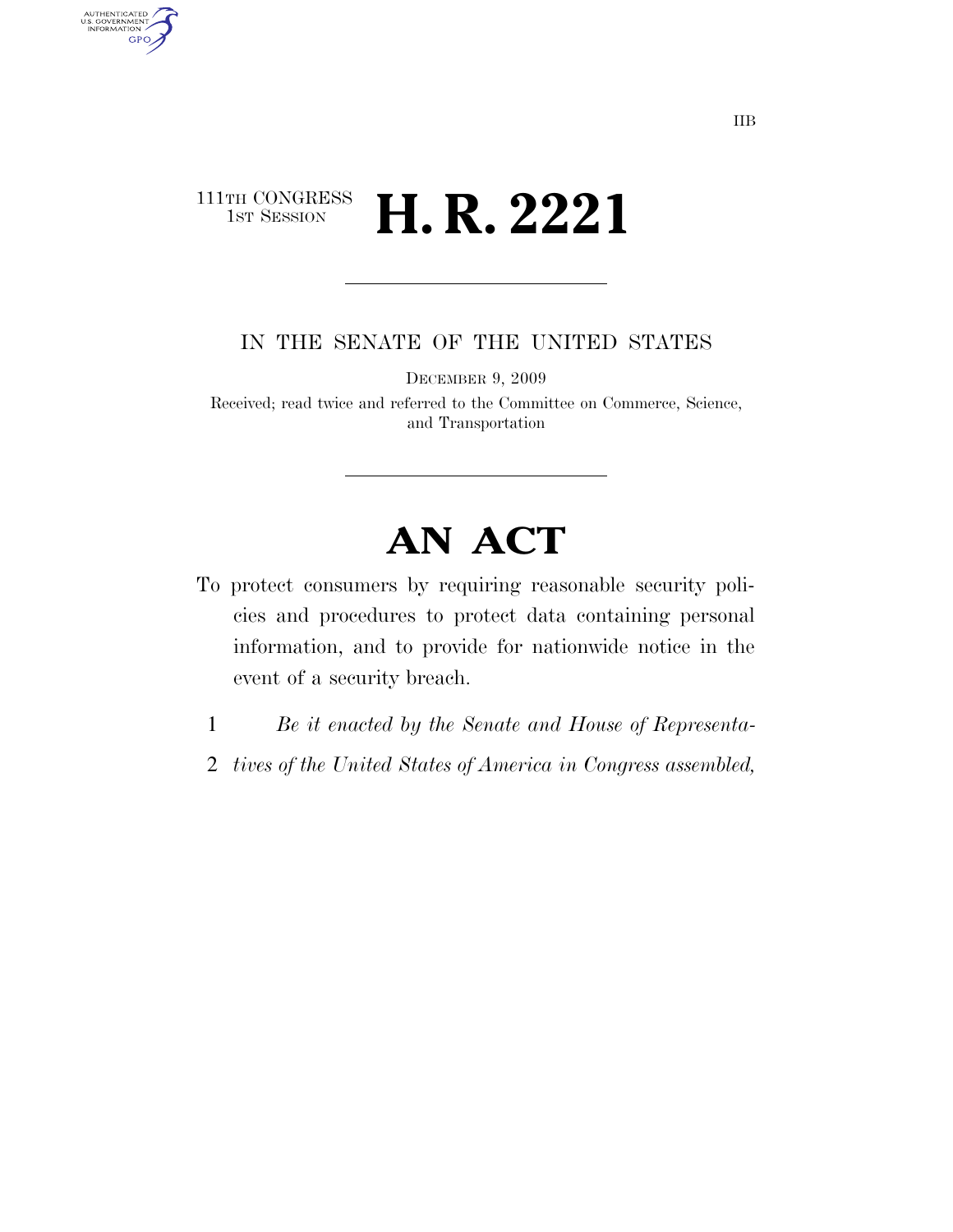#### **SECTION 1. SHORT TITLE.**

 This Act may be cited as the ''Data Accountability and Trust Act''.

#### **SEC. 2. REQUIREMENTS FOR INFORMATION SECURITY.**

 (a) GENERAL SECURITY POLICIES AND PROCE-DURES.—

 (1) REGULATIONS.—Not later than 1 year after the date of enactment of this Act, the Commission shall promulgate regulations under section 553 of title 5, United States Code, to require each person engaged in interstate commerce that owns or pos- sesses data containing personal information, or con- tracts to have any third party entity maintain such data for such person, to establish and implement policies and procedures regarding information secu- rity practices for the treatment and protection of personal information taking into consideration—

 (A) the size of, and the nature, scope, and complexity of the activities engaged in by, such person;

 (B) the current state of the art in adminis- trative, technical, and physical safeguards for protecting such information; and

 (C) the cost of implementing such safe-guards.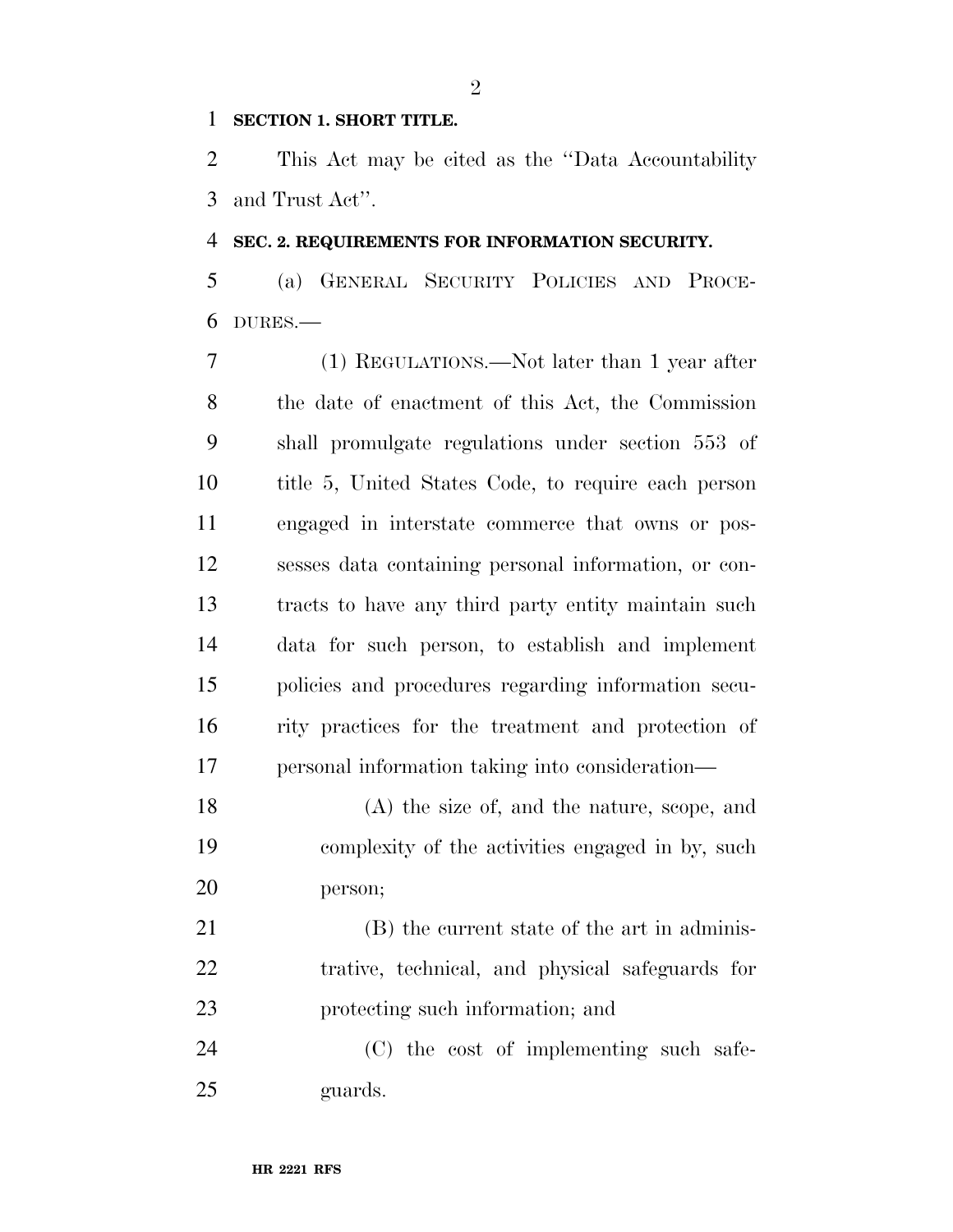| $\mathbf{1}$   | (2) REQUIREMENTS.—Such regulations shall           |
|----------------|----------------------------------------------------|
| $\overline{2}$ | require the policies and procedures to include the |
| 3              | following:                                         |
| 4              | (A) A security policy with respect to the          |
| 5              | collection, use, sale, other dissemination, and    |
| 6              | maintenance of such personal information.          |
| 7              | (B) The identification of an officer or            |
| 8              | other individual as the point of contact with re-  |
| 9              | sponsibility for the management of information     |
| 10             | security.                                          |
| 11             | (C) A process for identifying and assessing        |
| 12             | any reasonably foreseeable vulnerabilities in the  |
| 13             | system or systems maintained by such person        |
| 14             | that contains such data, which shall include       |
| 15             | regular monitoring for a breach of security of     |
| 16             | such system or systems.                            |
| 17             | (D) A process for taking preventive and            |
| 18             | action to mitigate<br>corrective<br>against<br>any |
| 19             | vulnerabilities identified in the process required |
| 20             | by subparagraph (C), which may include imple-      |
| 21             | menting any changes to security practices and      |
| 22             | the architecture, installation, or implementation  |
| 23             | of network or operating software.                  |
| 24             | $(E)$ A process for disposing of data in elec-     |

tronic form containing personal information by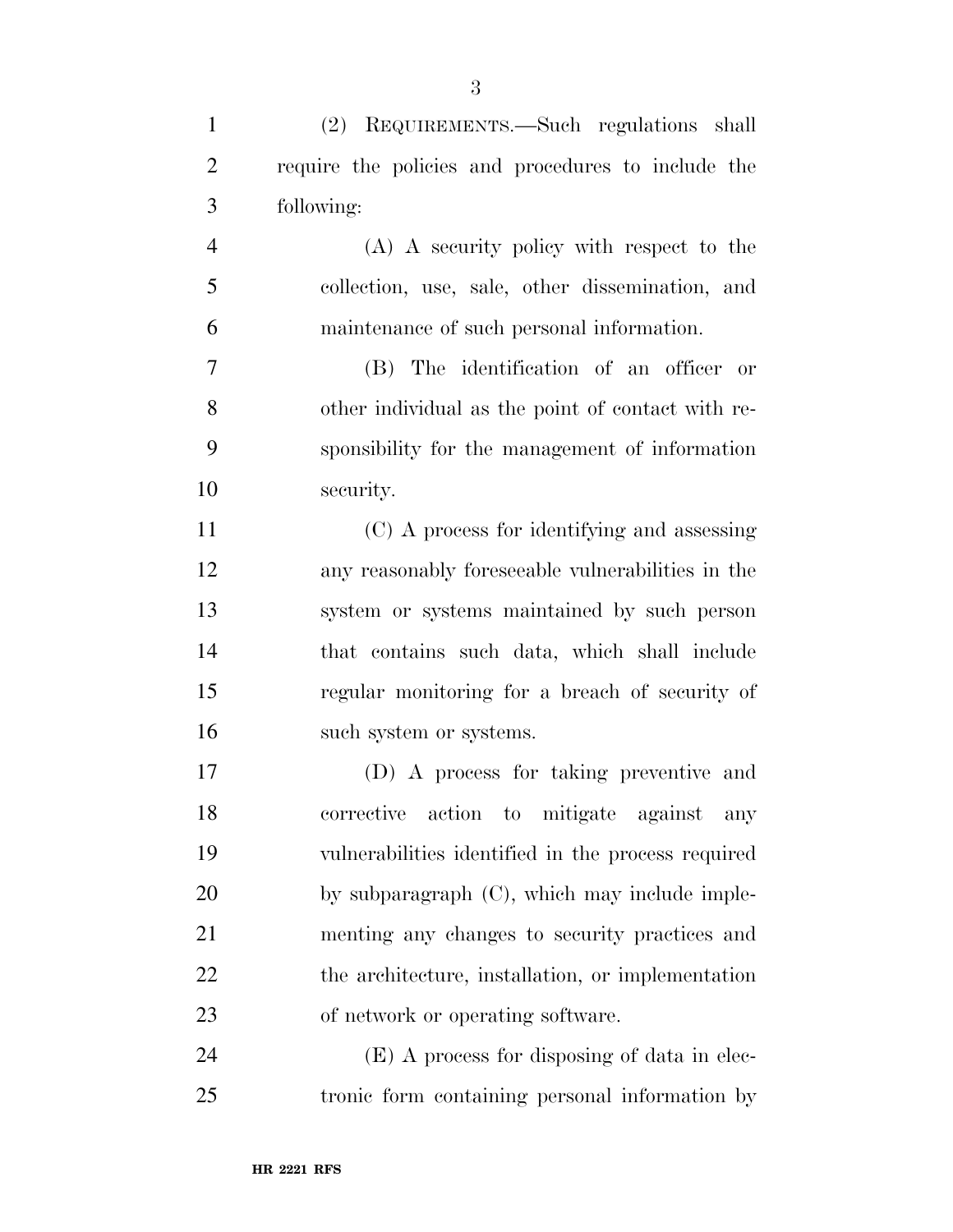shredding, permanently erasing, or otherwise modifying the personal information contained in such data to make such personal information permanently unreadable or undecipherable. (F) A standard method or methods for the destruction of paper documents and other non- electronic data containing personal information. 8 (3) TREATMENT OF ENTITIES GOVERNED BY OTHER LAW.—Any person who is in compliance with any other Federal law that requires such person to maintain standards and safeguards for information security and protection of personal information that, taken as a whole and as the Commission shall deter- mine in the rulemaking required under paragraph (1), provide protections substantially similar to, or greater than, those required under this subsection, shall be deemed to be in compliance with this sub-section.

 (b) SPECIAL REQUIREMENTS FOR INFORMATION BROKERS.—

21 (1) SUBMISSION OF POLICIES TO THE FTC.— The regulations promulgated under subsection (a) shall require each information broker to submit its security policies to the Commission in conjunction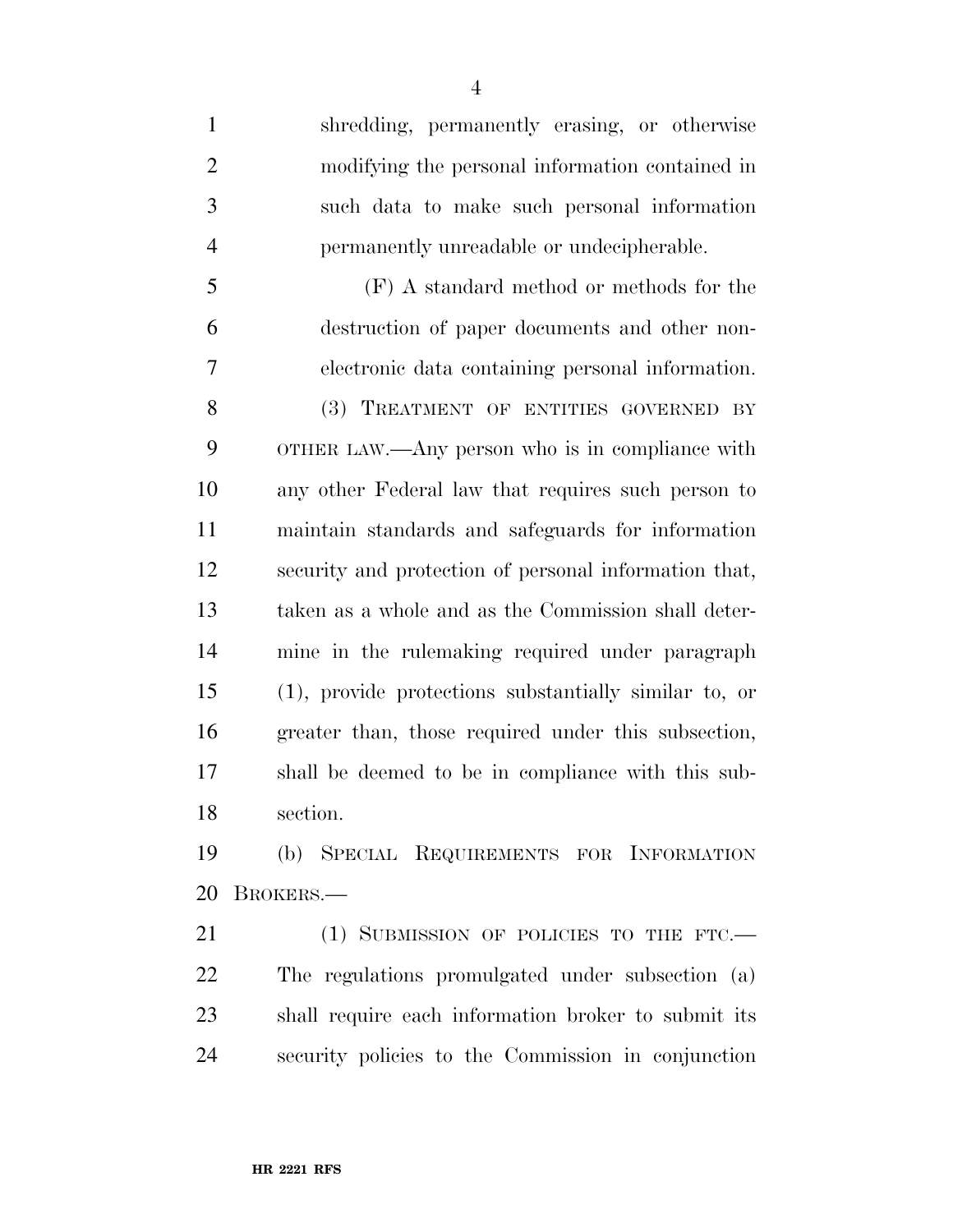| $\mathbf{1}$   | with a notification of a breach of security under sec- |
|----------------|--------------------------------------------------------|
| $\overline{2}$ | tion 3 or upon request of the Commission.              |
| 3              | (2) POST-BREACH AUDIT.—For any information             |
| 4              | broker required to provide notification under section  |
| 5              | 3, the Commission may conduct audits of the infor-     |
| 6              | mation security practices of such information broker,  |
| 7              | or require the information broker to conduct inde-     |
| 8              | pendent audits of such practices (by an independent    |
| 9              | auditor who has not audited such information bro-      |
| 10             | ker's security practices during the preceding 5        |
| 11             | years).                                                |
| 12             | (3) ACCURACY OF AND INDIVIDUAL ACCESS TO               |
| 13             | PERSONAL INFORMATION.-                                 |
| 14             | $(A)$ ACCURACY.—                                       |
| 15             | (i) IN GENERAL.—Each information                       |
| 16             | broker shall establish reasonable proce-               |
| 17             | dures to assure the maximum possible ac-               |
| 18             | curacy of the personal information it col-             |
| 19             | lects, assembles, or maintains, and any                |
| 20             | other information it collects, assembles, or           |
| 21             | maintains that specifically identifies an in-          |
| 22             | dividual, other than information which                 |
| 23             | merely identifies an individual's name or              |
| 24             | address.                                               |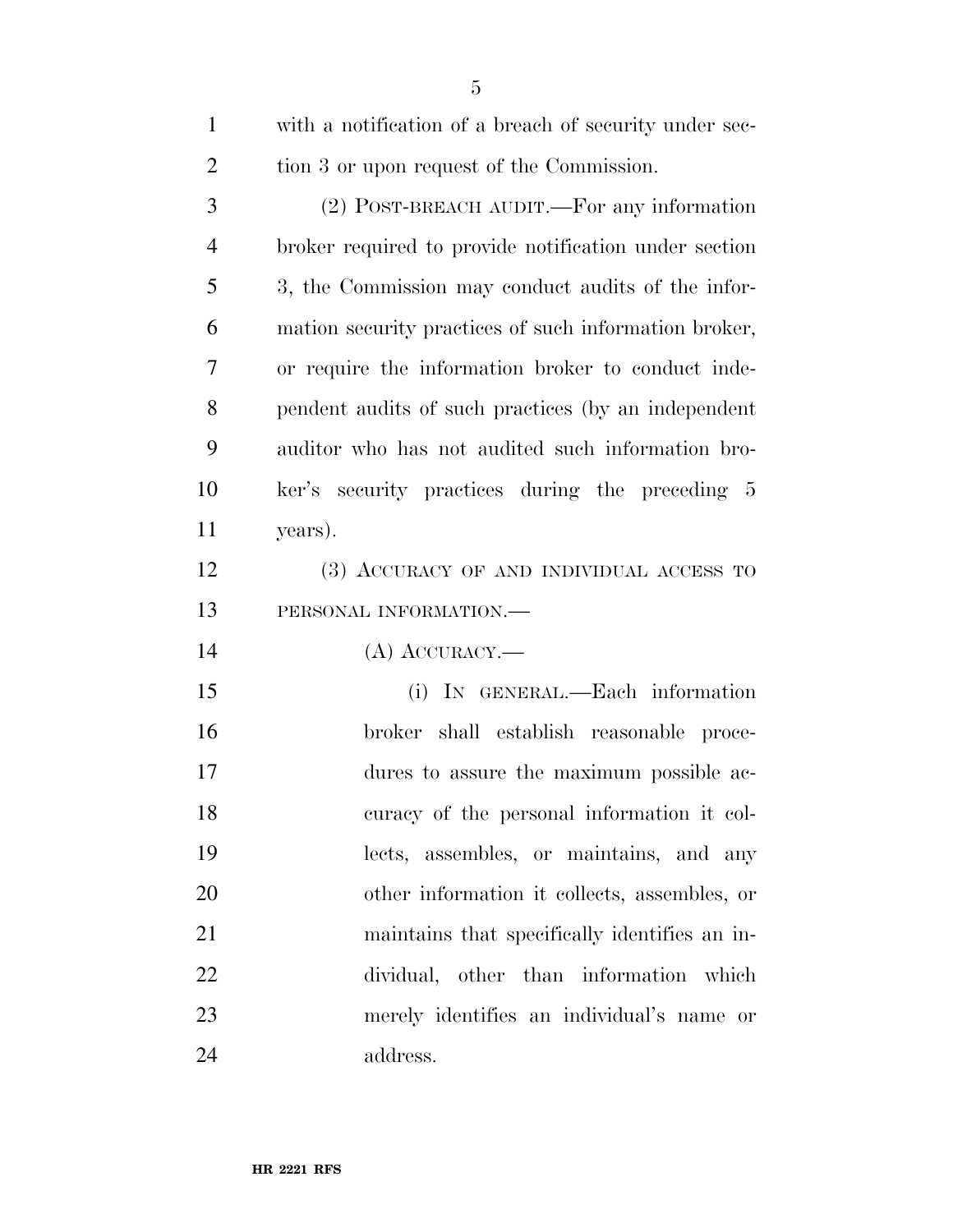| $\mathbf{1}$   | (ii) LIMITED EXCEPTION FOR FRAUD              |
|----------------|-----------------------------------------------|
| $\overline{2}$ | DATABASES.—The requirement in clause          |
| 3              | (i) shall not prevent the collection or main- |
| $\overline{4}$ | tenance of information that may be inac-      |
| 5              | curate with respect to a particular indi-     |
| 6              | vidual when that information is being col-    |
| 7              | lected or maintained solely—                  |
| 8              | (I) for the purpose of indicating             |
| 9              | whether there may be a discrepancy            |
| 10             | or irregularity in the personal infor-        |
| 11             | mation that is associated with an indi-       |
| 12             | vidual; and                                   |
| 13             | (II) to help identify, or authen-             |
| 14             | ticate the identity of, an individual, or     |
| 15             | to protect against or investigate fraud       |
| 16             | or other unlawful conduct.                    |
| 17             | CONSUMER ACCESS TO<br>(B)<br><b>INFORMA-</b>  |
| 18             | $TION$ —                                      |
| 19             | (i) ACCESS.—Each information broker           |
| 20             | shall—                                        |
| 21             | (I) provide to each individual                |
| 22             | whose personal information it main-           |
| 23             | tains, at the individual's request at         |
| 24             | least 1 time per year and at no cost          |
| 25             | to the individual, and after verifying        |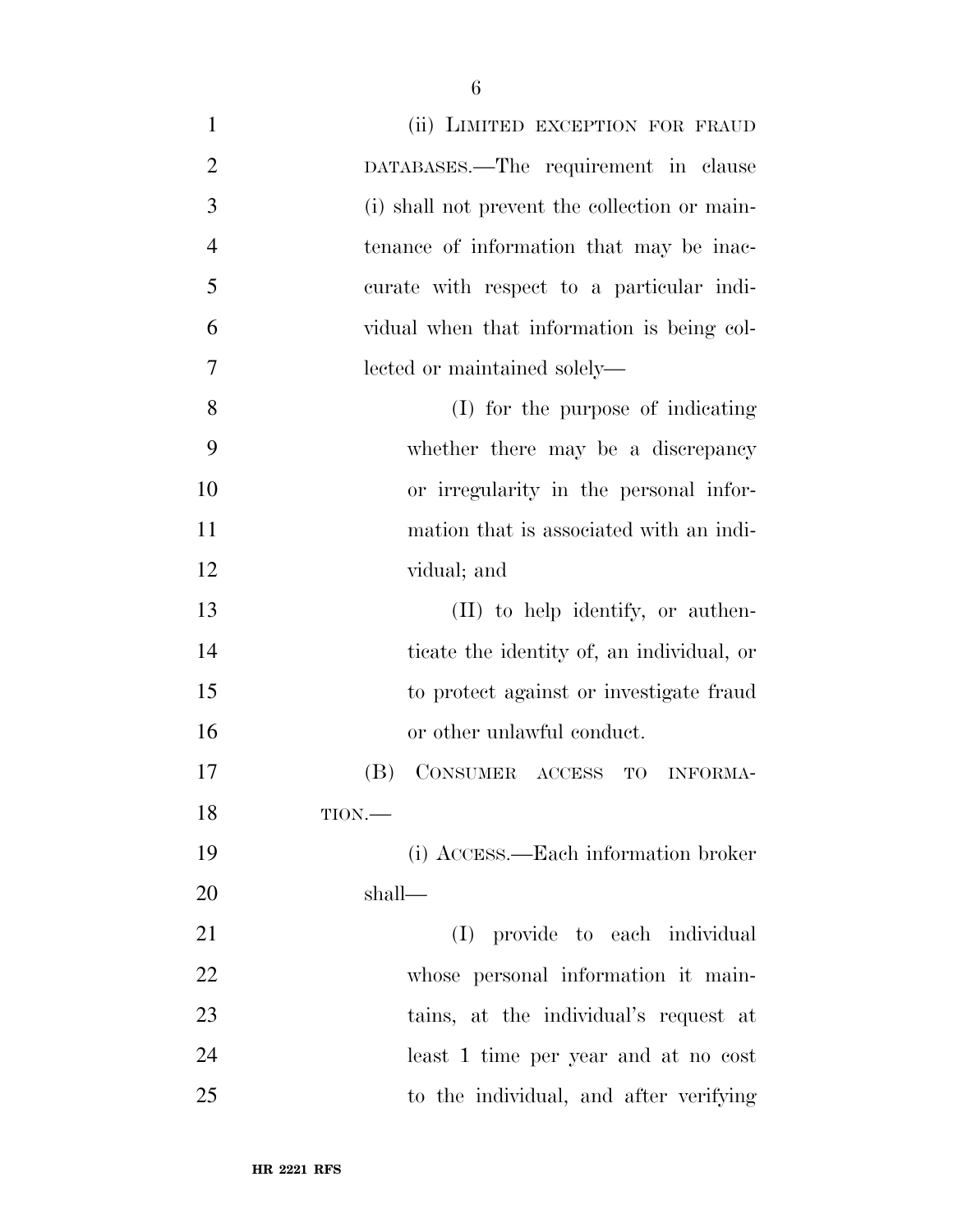| $\mathbf{1}$   | the identity of such individual, a        |
|----------------|-------------------------------------------|
| $\overline{2}$ | means for the individual to review any    |
| $\mathfrak{Z}$ | personal information regarding such       |
| $\overline{4}$ | individual maintained by the informa-     |
| 5              | tion broker and any other information     |
| 6              | maintained by the information broker      |
| 7              | that specifically identifies such indi-   |
| 8              | vidual, other than information which      |
| 9              | merely identifies an individual's name    |
| 10             | or address; and                           |
| 11             | (II) place a conspicuous notice on        |
| 12             | its Internet website (if the informa-     |
| 13             | tion broker maintains such a website)     |
| 14             | instructing individuals how to request    |
| 15             | access to the information required to     |
| 16             | be provided under subclause (I), and,     |
| 17             | as applicable, how to express a pref-     |
| 18             | erence with respect to the use of per-    |
| 19             | sonal information for marketing pur-      |
| 20             | poses under clause (iii).                 |
| 21             | (ii) DISPUTED INFORMATION.—When-          |
| 22             | ever an individual whose information the  |
| 23             | information broker maintains makes<br>a   |
| 24             | written request disputing the accuracy of |
| 25             | any such information, the information     |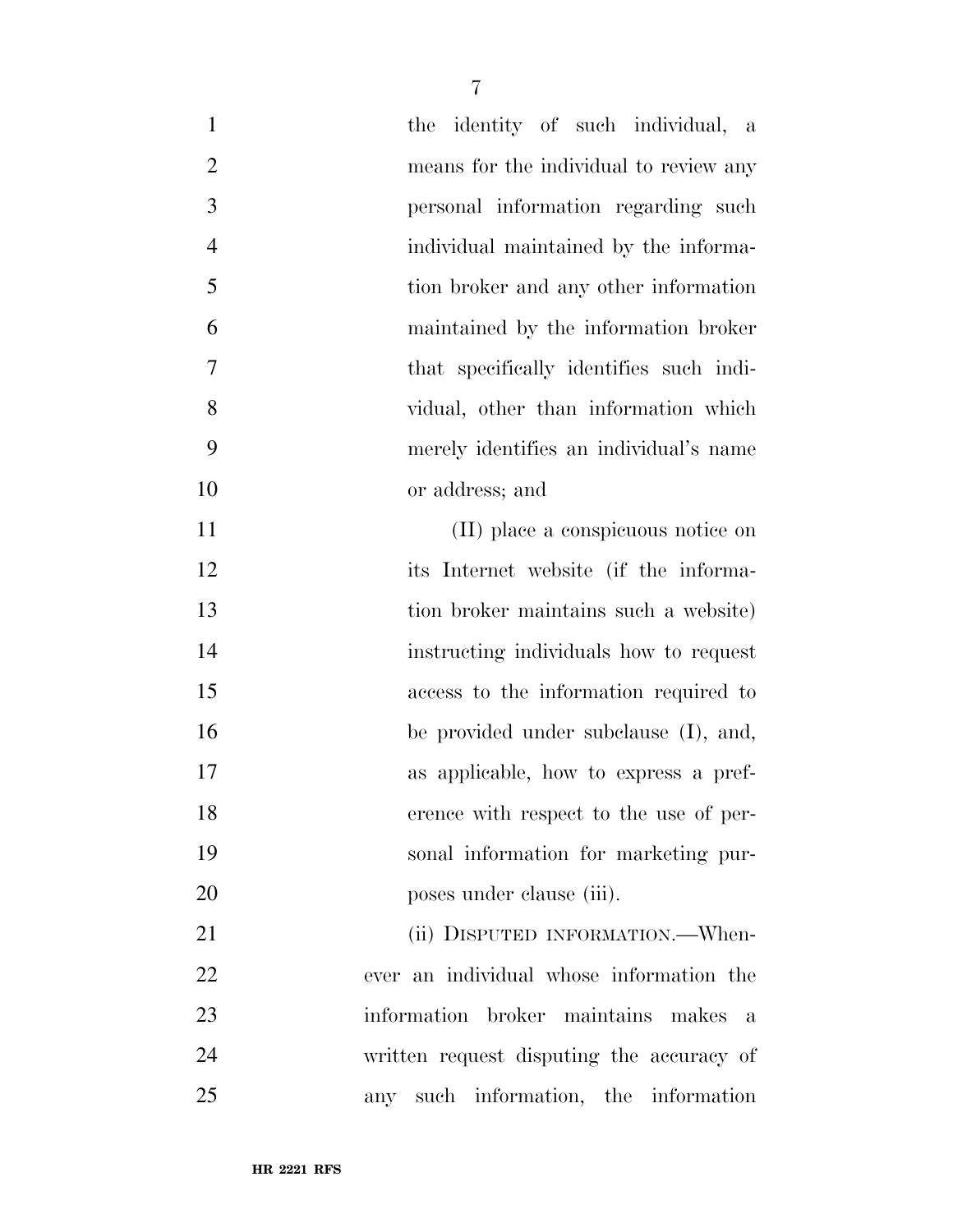| $\mathbf{1}$   | broker, after verifying the identity of the |
|----------------|---------------------------------------------|
| $\overline{2}$ | individual making such request and unless   |
| 3              | there are reasonable grounds to believe     |
| $\overline{4}$ | such request is frivolous or irrelevant,    |
| 5              | shall—                                      |
| 6              | (I) correct any inaccuracy; or              |
| 7              | $(II)(aa)$ in the case of informa-          |
| 8              | tion that is public record information,     |
| 9              | inform the individual of the source of      |
| 10             | the information, and, if reasonably         |
| 11             | available, where a request for correc-      |
| 12             | tion may be directed and, if the indi-      |
| 13             | vidual provides proof that the public       |
| 14             | record has been corrected or that the       |
| 15             | information broker was reporting the        |
| 16             | information incorrectly, correct the in-    |
| 17             | accuracy in the information broker's        |
| 18             | records; or                                 |
| 19             | (bb) in the case of information             |
| 20             | that is non-public information, note        |
| 21             | the information that is disputed, in-       |
| 22             | eluding the individual's statement dis-     |
| 23             | puting such information, and take           |
| 24             | reasonable steps to independently           |
| 25             | verify such information under the pro-      |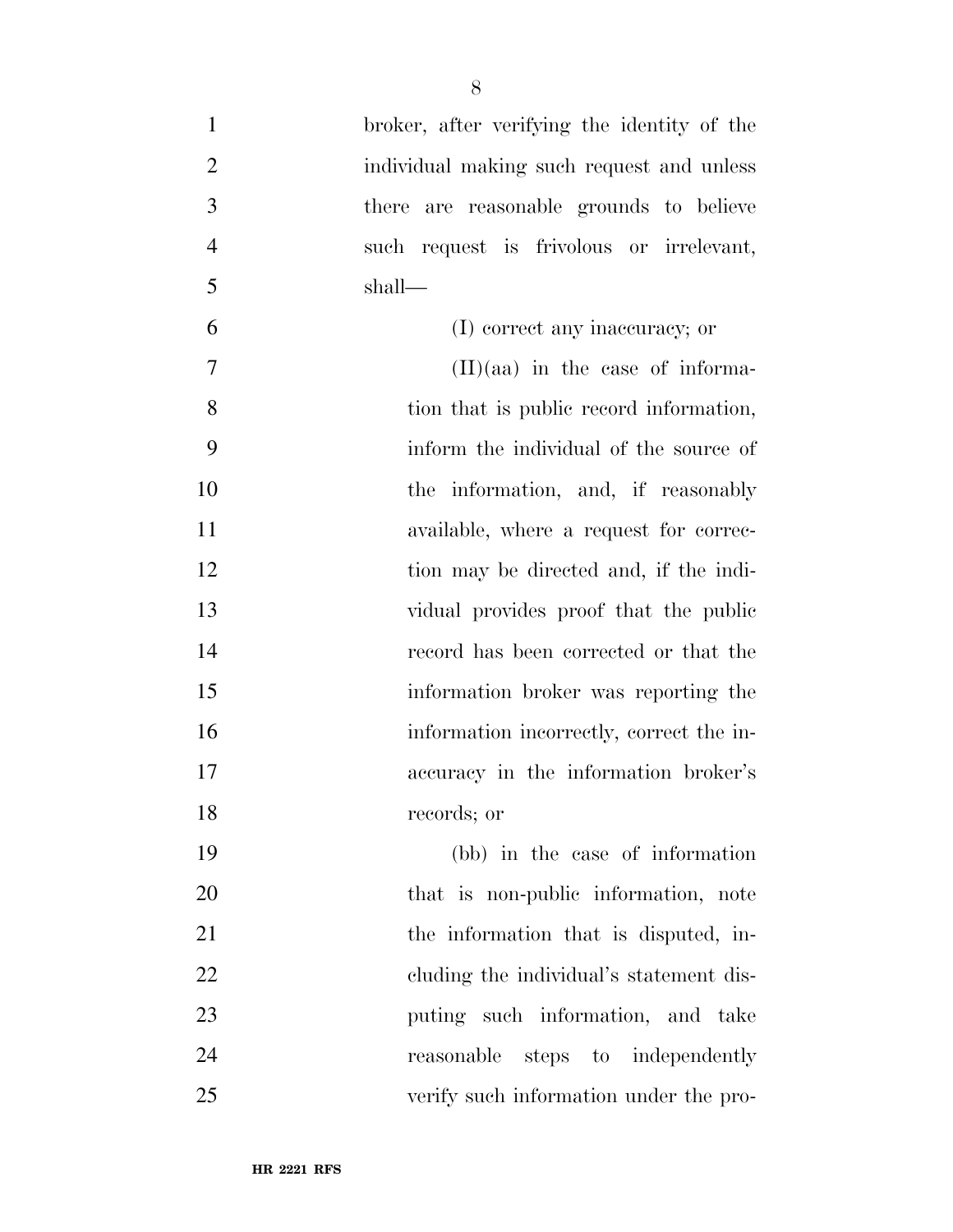cedures outlined in subparagraph (A) 2 if such information can be independ-ently verified.

 (iii) ALTERNATIVE PROCEDURE FOR CERTAIN MARKETING INFORMATION.—In accordance with regulations issued under clause (v), an information broker that maintains any information described in clause (i) which is used, shared, or sold by such information broker for marketing purposes, may, in lieu of complying with the access and dispute requirements set forth in clauses (i) and (ii), provide each individual whose information it maintains with a reasonable means of expressing a preference not to have his or her informa- tion used for such purposes. If the indi- vidual expresses such a preference, the in- formation broker may not use, share, or sell the individual's information for mar-21 keting purposes.

 (iv) LIMITATIONS.—An information broker may limit the access to information 24 required under subparagraph  $(B)(i)(I)$  and is not required to provide notice to individ-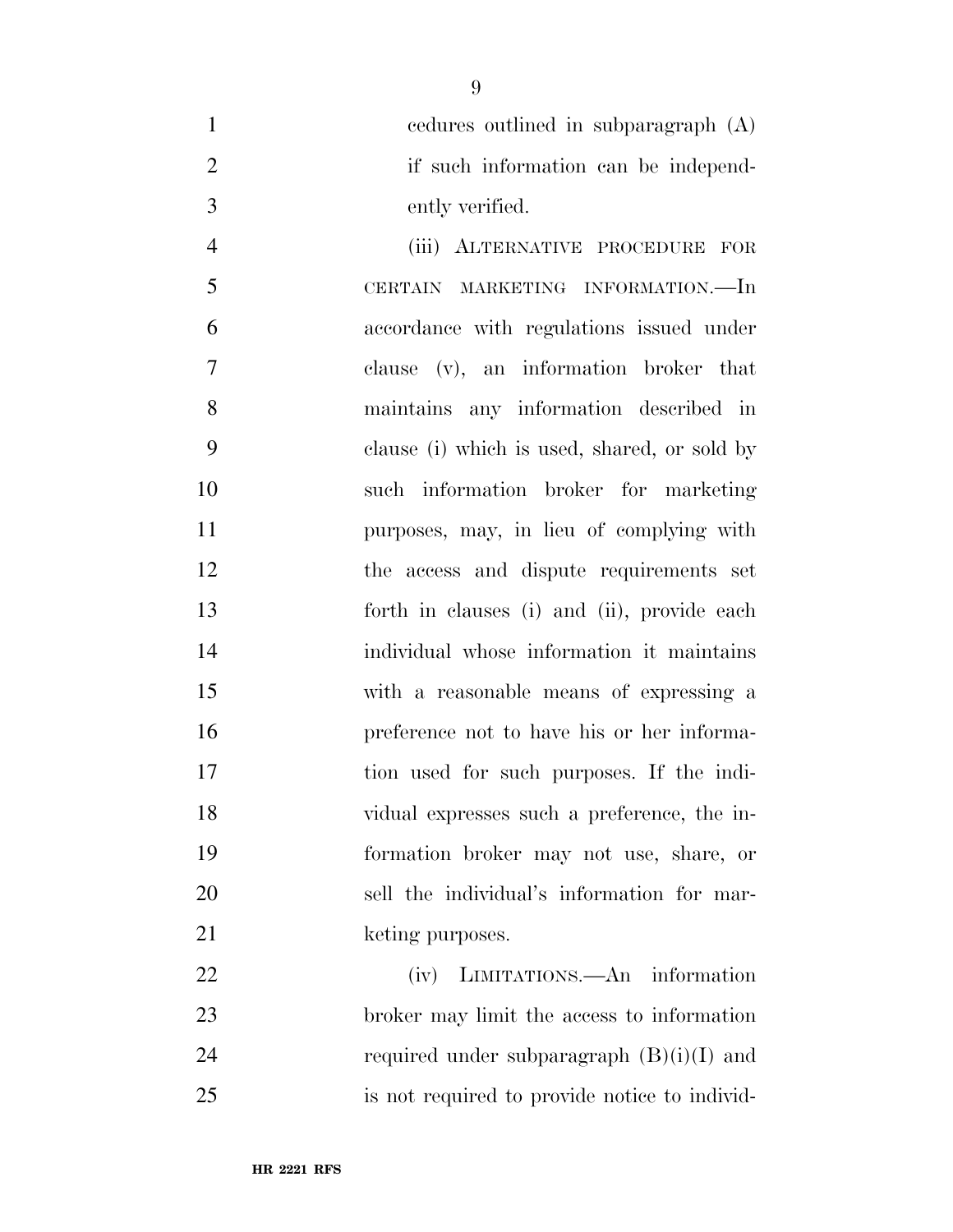uals as required under subparagraph 2 (B)(i)(II) in the following circumstances: (I) If access of the individual to the information is limited by law or legally recognized privilege. (II) If the information is used for a legitimate governmental or fraud prevention purpose that would be compromised by such access. (III) If the information consists of a published media record, unless 12 that record has been included in a re- port about an individual shared with a 14 third party. 15 (v) RULEMAKING.—Not later than 1 year after the date of the enactment of this Act, the Commission shall promulgate reg-18 ulations under section 553 of title 5, United States Code, to carry out this para- graph and to facilitate the purposes of this Act. In addition, the Commission shall issue regulations, as necessary, under sec-23 tion 553 of title 5, United States Code, on the scope of the application of the limita-tions in clause (iv), including any addi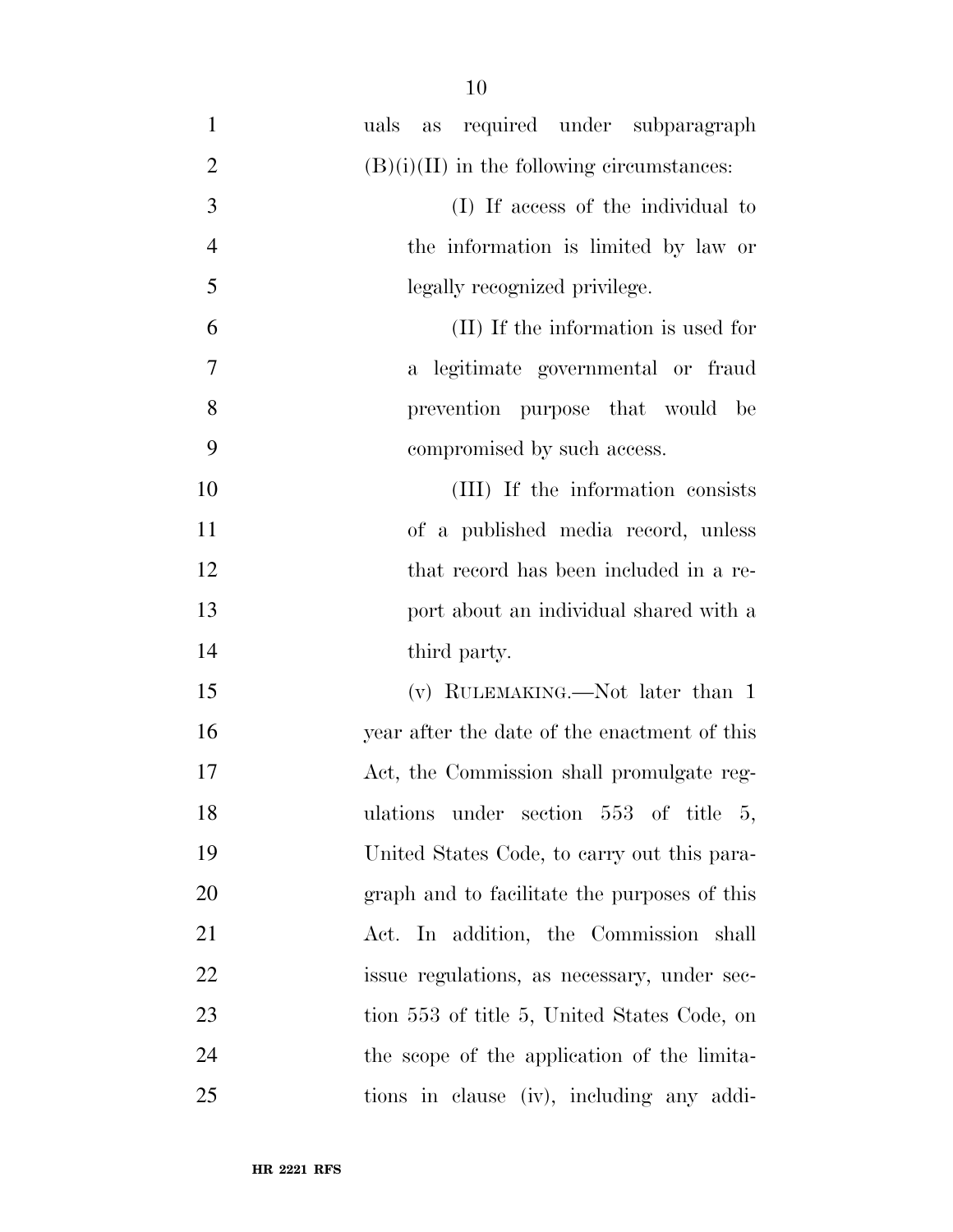tional circumstances in which an informa- tion broker may limit access to information under such clause that the Commission de-termines to be appropriate.

 (C) FCRA REGULATED PERSONS.—Any information broker who is engaged in activities subject to the Fair Credit Reporting Act and who is in compliance with sections 609, 610, and 611 of such Act with respect to information subject to such Act, shall be deemed to be in compliance with this paragraph with respect to such information.

 (4) REQUIREMENT OF AUDIT LOG OF ACCESSED AND TRANSMITTED INFORMATION.—Not later than 1 year after the date of the enactment of this Act, the Commission shall promulgate regulations under section 553 of title 5, United States Code, to require information brokers to establish measures which fa- cilitate the auditing or retracing of any internal or external access to, or transmissions of, any data con- taining personal information collected, assembled, or maintained by such information broker.

23 (5) PROHIBITION ON PRETEXTING BY INFOR-24 MATION BROKERS.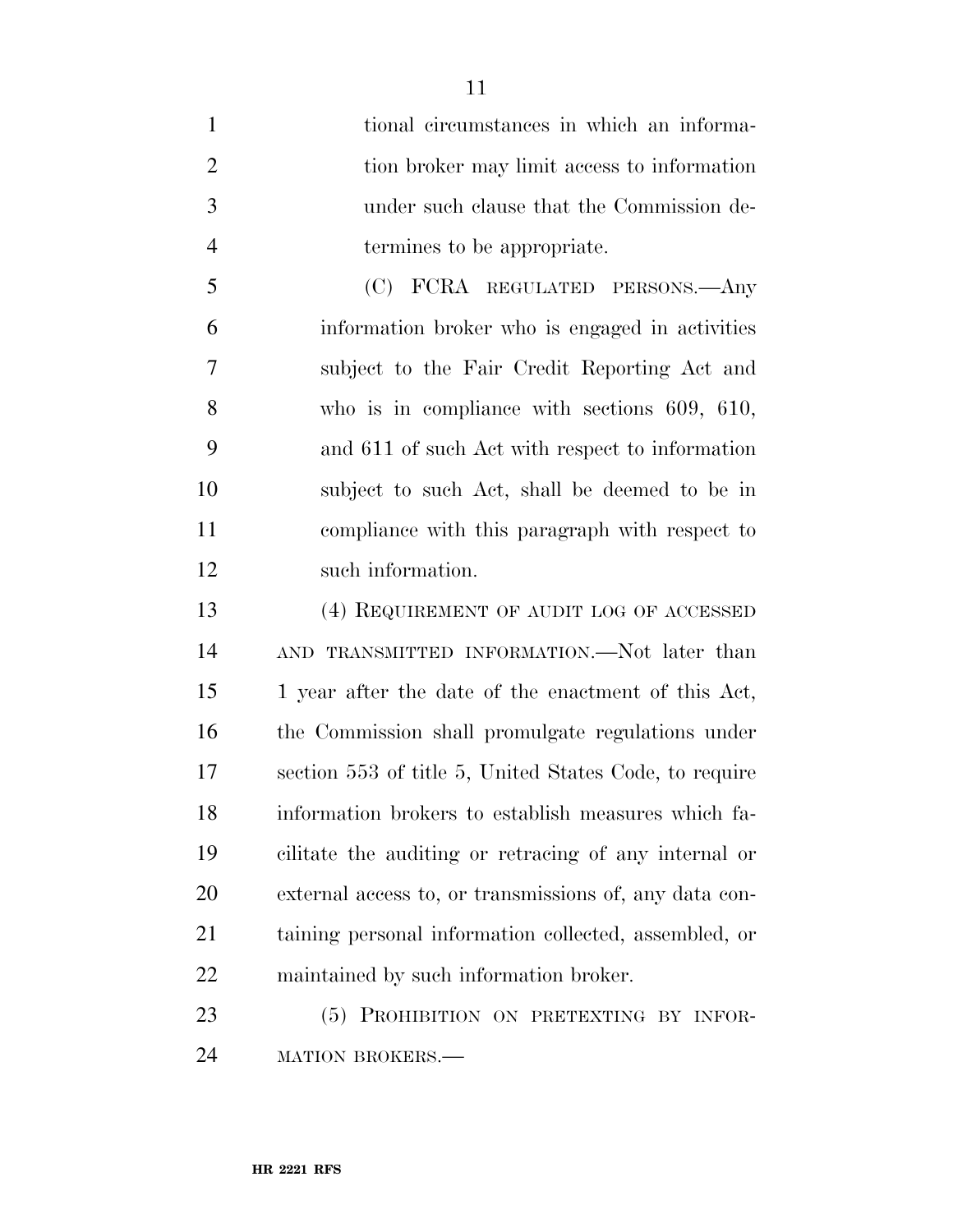| $\mathbf{1}$   | (A) PROHIBITION ON OBTAINING<br>PER-             |
|----------------|--------------------------------------------------|
| $\overline{2}$ | SONAL INFORMATION BY FALSE PRETENSES.-           |
| 3              | It shall be unlawful for an information broker   |
| $\overline{4}$ | to obtain or attempt to obtain, or cause to be   |
| 5              | disclosed or attempt to cause to be disclosed to |
| 6              | any person, personal information or any other    |
| 7              | information relating to any person by—           |
| 8              | (i) making a false, fictitious, or fraud-        |
| 9              | ulent statement or representation to any         |
| 10             | person; or                                       |
| 11             | (ii) providing any document or other             |
| 12             | information to any person that the infor-        |
| 13             | mation broker knows or should know to be         |
| 14             | forged, counterfeit, lost, stolen, or fraudu-    |
| 15             | lently obtained, or to contain a false, ficti-   |
| 16             | tious, or fraudulent statement or represen-      |
| 17             | tation.                                          |
| 18             | (B) PROHIBITION ON SOLICITATION TO               |
| 19             | OBTAIN PERSONAL INFORMATION UNDER FALSE          |
| 20             | PRETENSES.—It shall be unlawful for an infor-    |
| 21             | mation broker to request a person to obtain      |
| 22             | personal information or any other information    |
| 23             | relating to any other person, if the information |
| 24             | broker knew or should have known that the per-   |
| 25             | son to whom such a request is made will obtain   |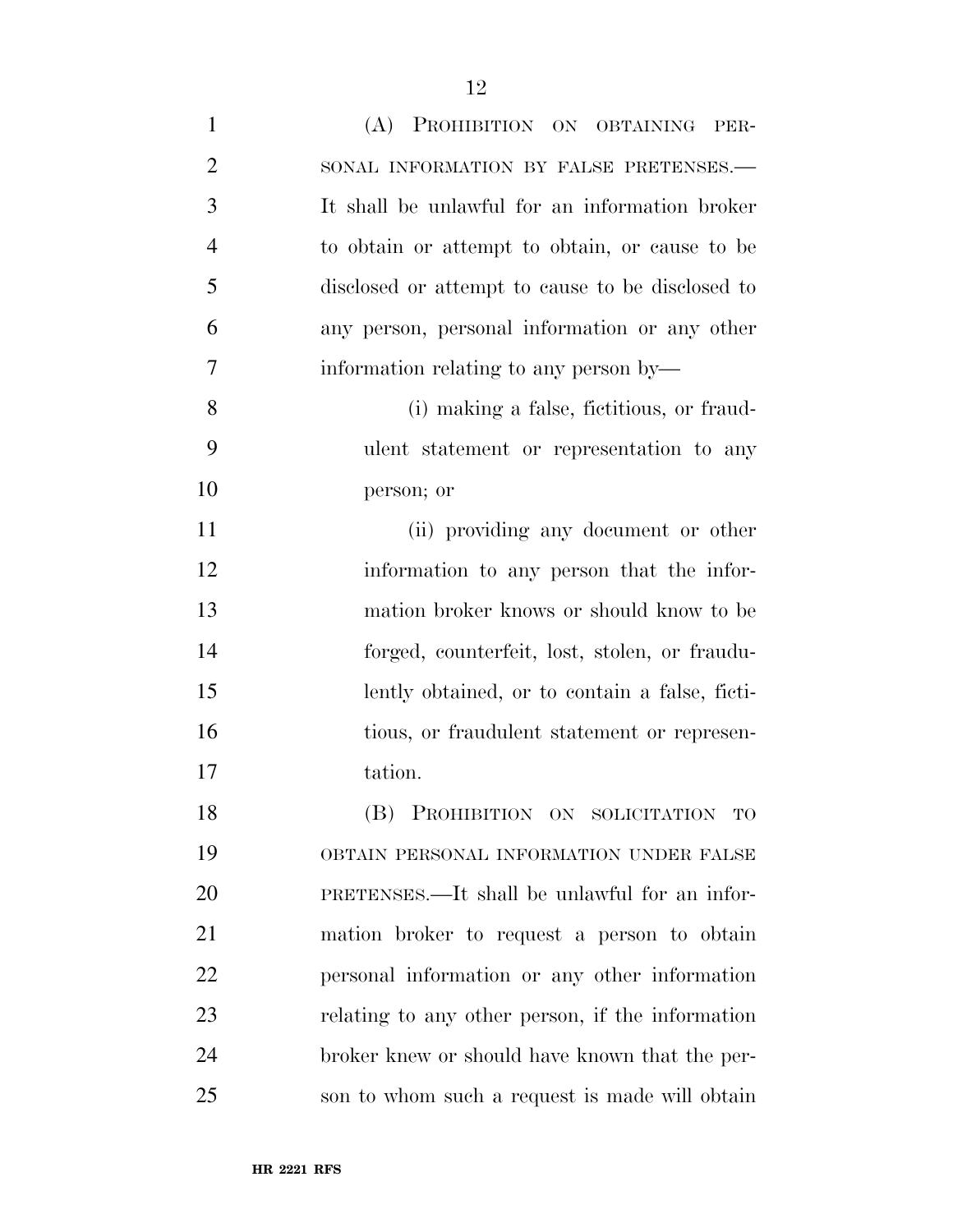| $\mathbf{1}$   | or attempt to obtain such information in the                                     |
|----------------|----------------------------------------------------------------------------------|
| $\overline{2}$ | manner described in subparagraph (A).                                            |
| 3              | EXEMPTION FOR CERTAIN SERVICE<br>$\left( \mathrm{e}\right)$<br>P <sub>RO</sub> - |
| 4              | VIDERS.—Nothing in this section shall apply to a service                         |
| 5              | provider for any electronic communication by a third party                       |
| 6              | that is transmitted, routed, or stored in intermediate or                        |
| 7              | transient storage by such service provider.                                      |
| 8              | SEC.<br>3.<br>NOTIFICATION OF<br><b>INFORMATION</b><br><b>SECURITY</b>           |
| 9              | <b>BREACH.</b>                                                                   |
| 10             | (a) NATIONWIDE NOTIFICATION.—Any person en-                                      |
| 11             | gaged in interstate commerce that owns or possesses data                         |
| 12             | in electronic form containing personal information shall,                        |
| 13             | following the discovery of a breach of security of the sys-                      |
| 14             | tem maintained by such person that contains such data—                           |
| 15             | (1) notify each individual who is a citizen or                                   |
| 16             | resident of the United States whose personal infor-                              |
| 17             | mation was acquired or accessed as a result of such                              |
| 18             | a breach of security; and                                                        |
| 19             | $(2)$ notify the Commission.                                                     |
| 20             | (b) SPECIAL NOTIFICATION REQUIREMENTS.-                                          |
| 21             | (1) THIRD PARTY AGENTS.—In the event of a                                        |
| 22             | breach of security by any third party entity that has                            |
| 23             | been contracted to maintain or process data in elec-                             |
| 24             | tronic form containing personal information on be-                               |
| 25             | half of any other person who owns or possesses such                              |
|                |                                                                                  |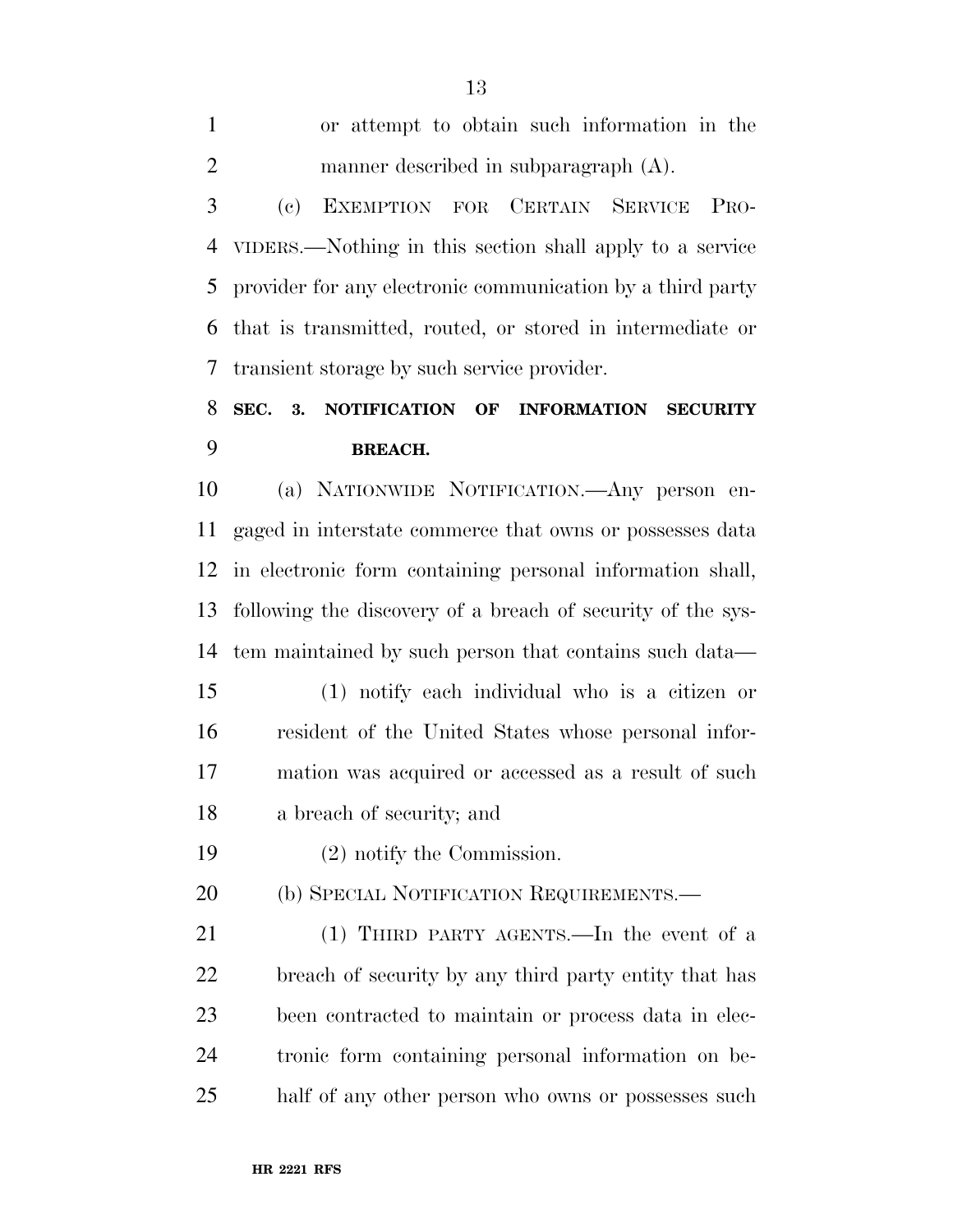data, such third party entity shall be required to no- tify such person of the breach of security. Upon re- ceiving such notification from such third party, such person shall provide the notification required under subsection (a).

 (2) SERVICE PROVIDERS.—If a service provider becomes aware of a breach of security of data in electronic form containing personal information that is owned or possessed by another person that con- nects to or uses a system or network provided by the service provider for the purpose of transmitting, routing, or providing intermediate or transient stor- age of such data, such service provider shall be re-14 quired to notify of such a breach of security only the person who initiated such connection, transmission, routing, or storage if such person can be reasonably identified. Upon receiving such notification from a service provider, such person shall provide the notifi-cation required under subsection (a).

 (3) COORDINATION OF NOTIFICATION WITH CREDIT REPORTING AGENCIES.—If a person is re-22 quired to provide notification to more than 5,000 in- dividuals under subsection (a)(1), the person shall also notify the major credit reporting agencies that compile and maintain files on consumers on a na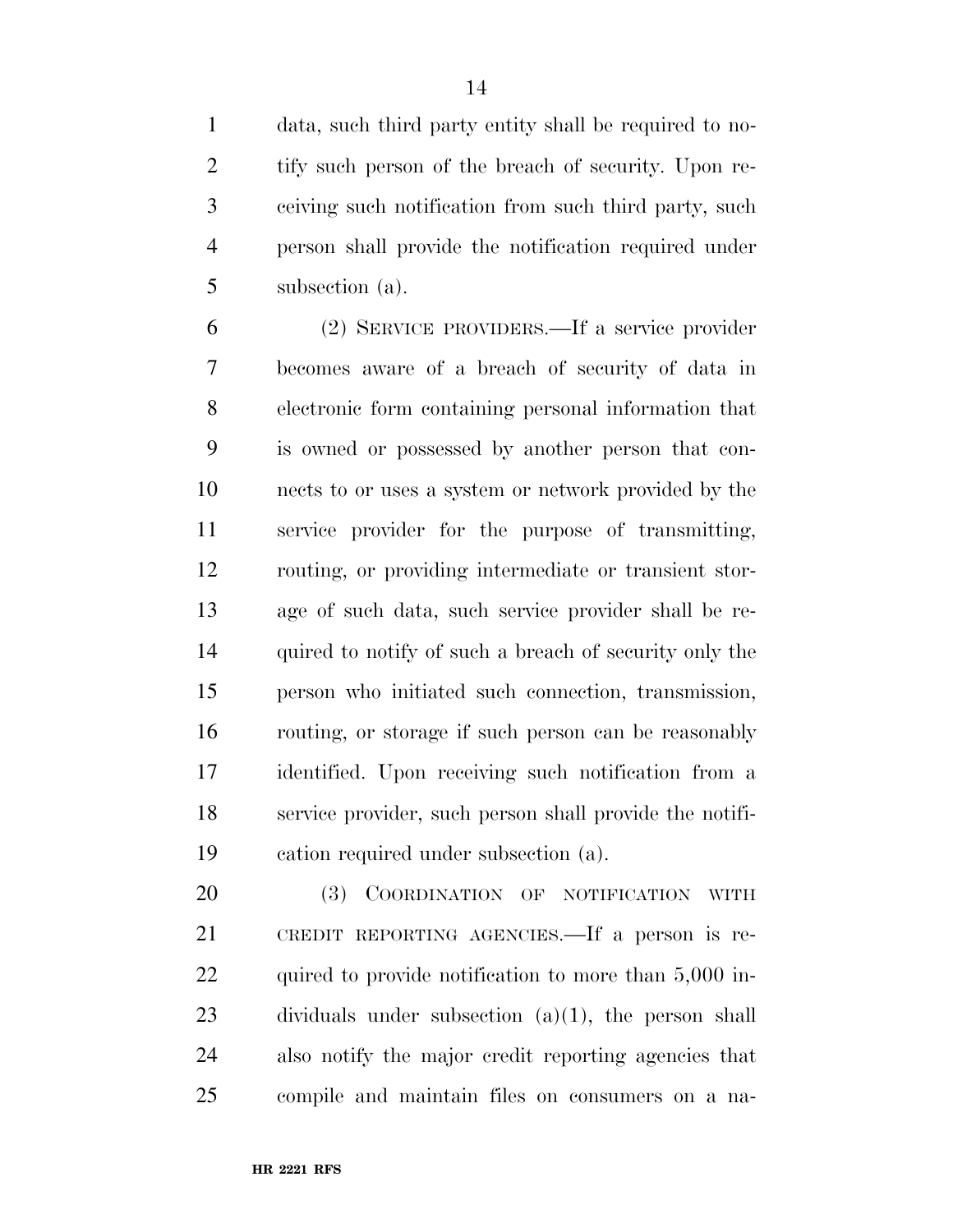tionwide basis, of the timing and distribution of the notices. Such notice shall be given to the credit re- porting agencies without unreasonable delay and, if it will not delay notice to the affected individuals, prior to the distribution of notices to the affected in-dividuals.

(c) TIMELINESS OF NOTIFICATION.—

 (1) IN GENERAL.—Unless subject to a delay au- thorized under paragraph (2), a notification required under subsection (a) shall be made not later than 60 days following the discovery of a breach of security, unless the person providing notice can show that providing notice within such a time frame is not fea- sible due to extraordinary circumstances necessary to prevent further breach or unauthorized disclo- sures, and reasonably restore the integrity of the data system, in which case such notification shall be made as promptly as possible.

 (2) DELAY OF NOTIFICATION AUTHORIZED FOR LAW ENFORCEMENT OR NATIONAL SECURITY PUR-POSES.—

 (A) LAW ENFORCEMENT.—If a Federal, State, or local law enforcement agency deter- mines that the notification required under this section would impede a civil or criminal inves-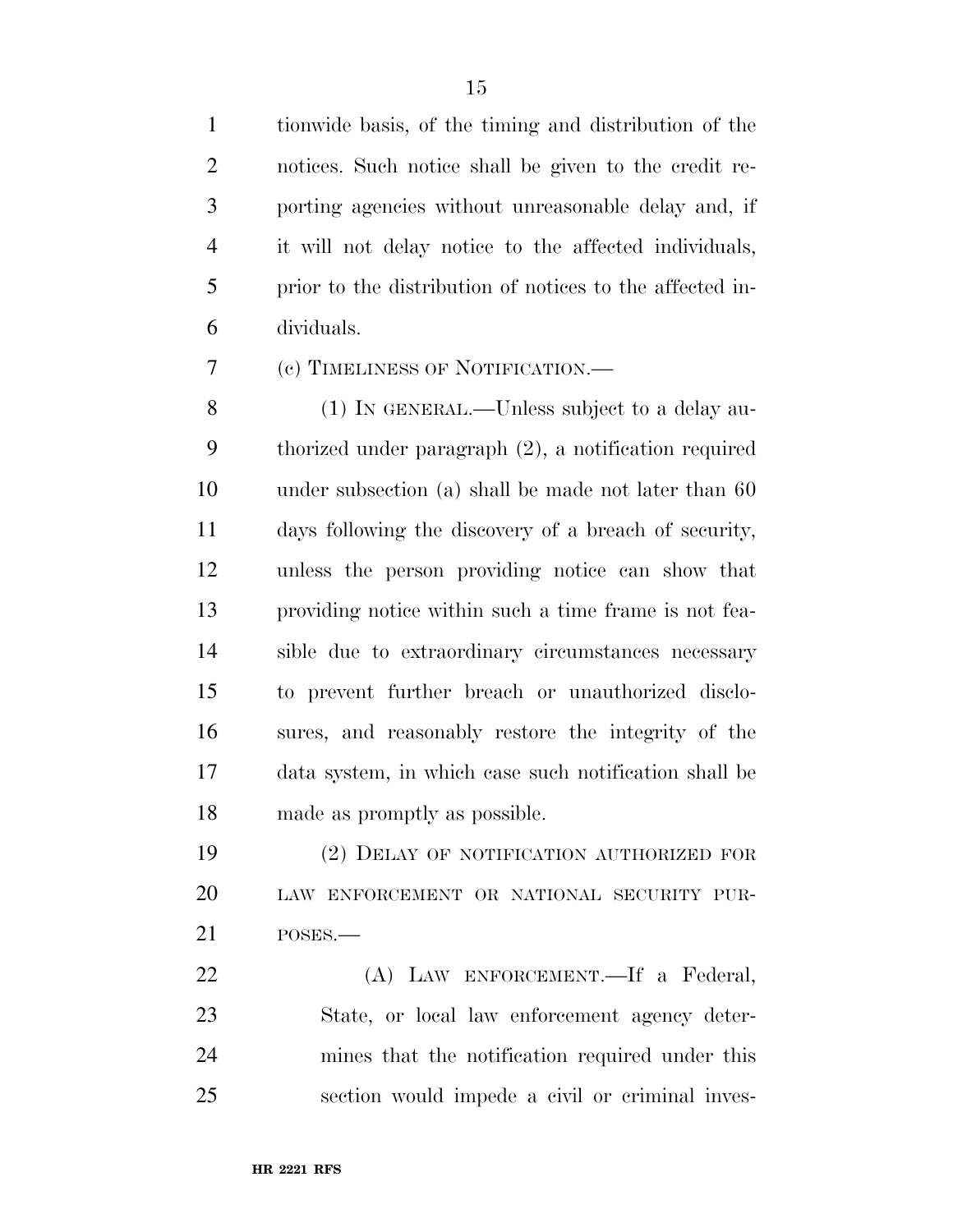tigation, such notification shall be delayed upon the written request of the law enforcement agency for 30 days or such lesser period of time which the law enforcement agency determines is reasonably necessary and requests in writing. A law enforcement agency may, by a subsequent written request, revoke such delay or extend the period of time set forth in the original request made under this paragraph if further delay is necessary.

 (B) NATIONAL SECURITY.—If a Federal national security agency or homeland security agency determines that the notification required under this section would threaten national or homeland security, such notification may be de- layed for a period of time which the national se- curity agency or homeland security agency de- termines is reasonably necessary and requests in writing. A Federal national security agency or homeland security agency may revoke such delay or extend the period of time set forth in 22 the original request made under this paragraph by a subsequent written request if further delay is necessary.

25 (d) METHOD AND CONTENT OF NOTIFICATION.—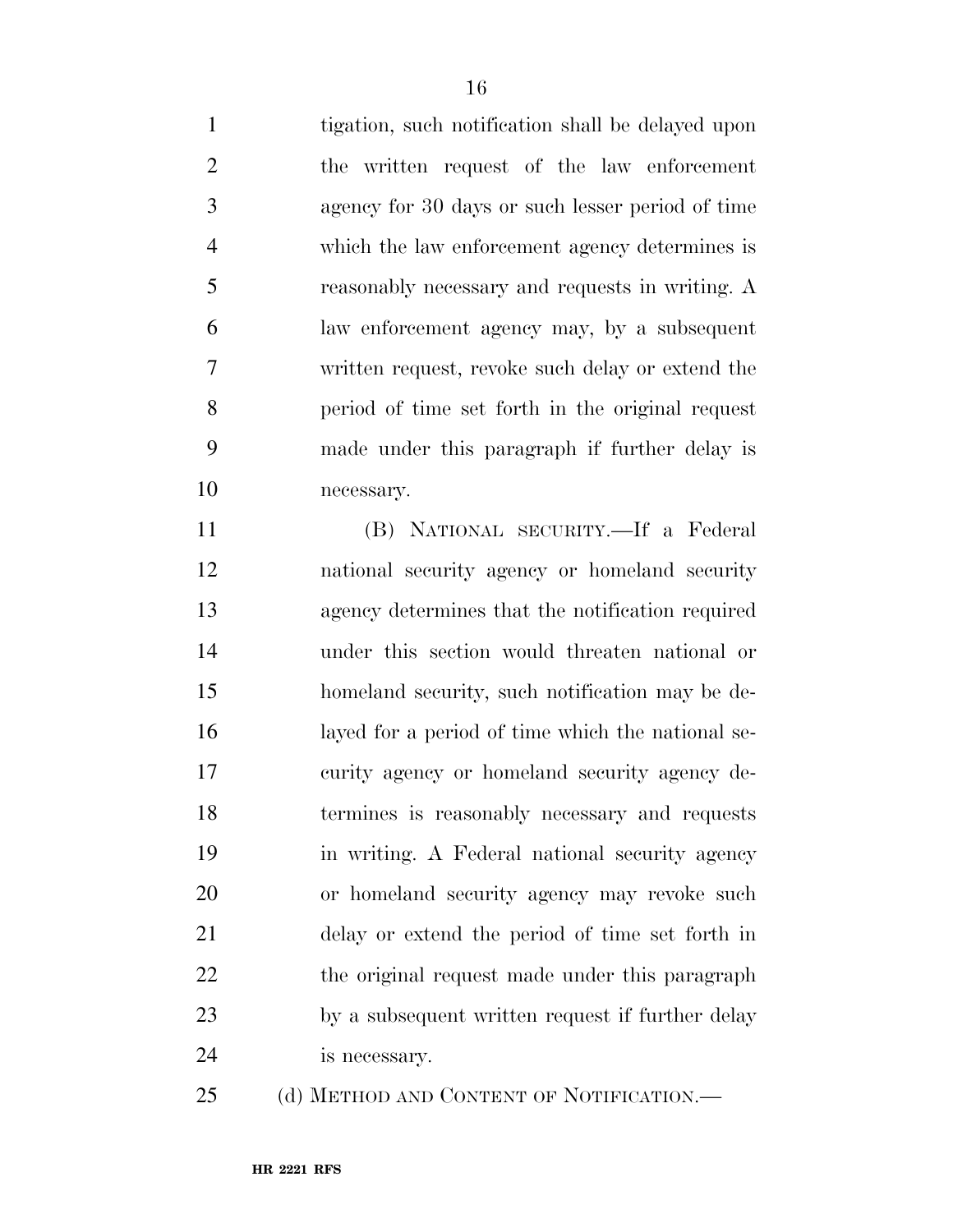| $(1)$ DIRECT NOTIFICATION.— |
|-----------------------------|
|                             |

| $\overline{2}$ | (A) METHOD OF NOTIFICATION.—A person             |
|----------------|--------------------------------------------------|
| 3              | required to provide notification to individuals  |
| $\overline{4}$ | under subsection $(a)(1)$ shall be in compliance |
| 5              | with such requirement if the person provides     |
| 6              | conspicuous and clearly identified notification  |
| 7              | by one of the following methods (provided the    |
| 8              | selected method can reasonably be expected to    |
| 9              | reach the intended individual):                  |
| 10             | (i) Written notification.                        |
| 11             | (ii) Notification by email or other              |
| 12             | electronic means, if—                            |
| 13             | (I) the person's primary method                  |
| 14             | of communication with the individual             |
| 15             | is by email or such other electronic             |
| 16             | means; or                                        |
| 17             | (II) the individual has consented                |
| 18             | to receive such notification and the             |
| 19             | notification is provided in a manner             |
| 20             | that is consistent with the provisions           |
| 21             | permitting electronic transmission of            |
| 22             | notices under section 101 of the Elec-           |
| 23             | tronic Signatures in Global Commerce             |
| 24             | Act (15 U.S.C. 7001).                            |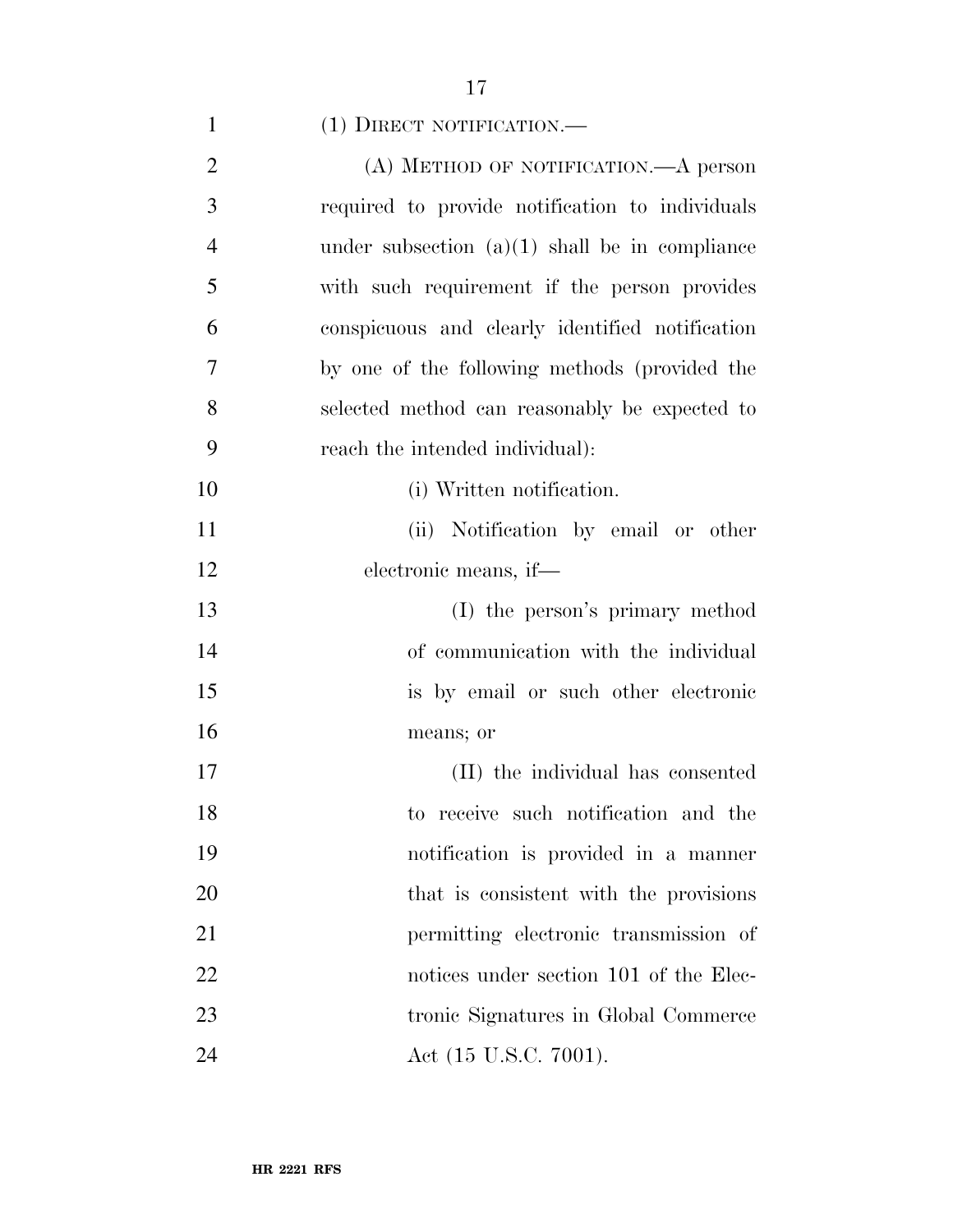| $\mathbf{1}$   | (B) CONTENT OF NOTIFICATION.—Regard-              |
|----------------|---------------------------------------------------|
| $\overline{c}$ | less of the method by which notification is pro-  |
| 3              | vided to an individual under subparagraph $(A)$ , |
| $\overline{4}$ | such notification shall include—                  |
| 5              | (i) a description of the personal infor-          |
| 6              | mation that was acquired or accessed by           |
| $\overline{7}$ | an unauthorized person;                           |
| 8              | (ii) a telephone number that the indi-            |
| 9              | vidual may use, at no cost to such indi-          |
| 10             | vidual, to contact the person to inquire          |
| 11             | about the breach of security or the infor-        |
| 12             | mation the person maintained about that           |
| 13             | individual;                                       |
| 14             | (iii) notice that the individual is enti-         |
| 15             | tled to receive, at no cost to such indi-         |
| 16             | vidual, consumer credit reports on a quar-        |
| 17             | terly basis for a period of 2 years, or credit    |
| 18             | monitoring or other service that enables          |
| 19             | consumers to detect the misuse of their           |
| 20             | personal information for a period of 2            |
| 21             | years, and instructions to the individual on      |
| 22             | requesting such reports or service from the       |
| 23             | person, except when the only information          |
| 24             | which has been the subject of the security        |
| 25             | breach is the individual's first name or ini-     |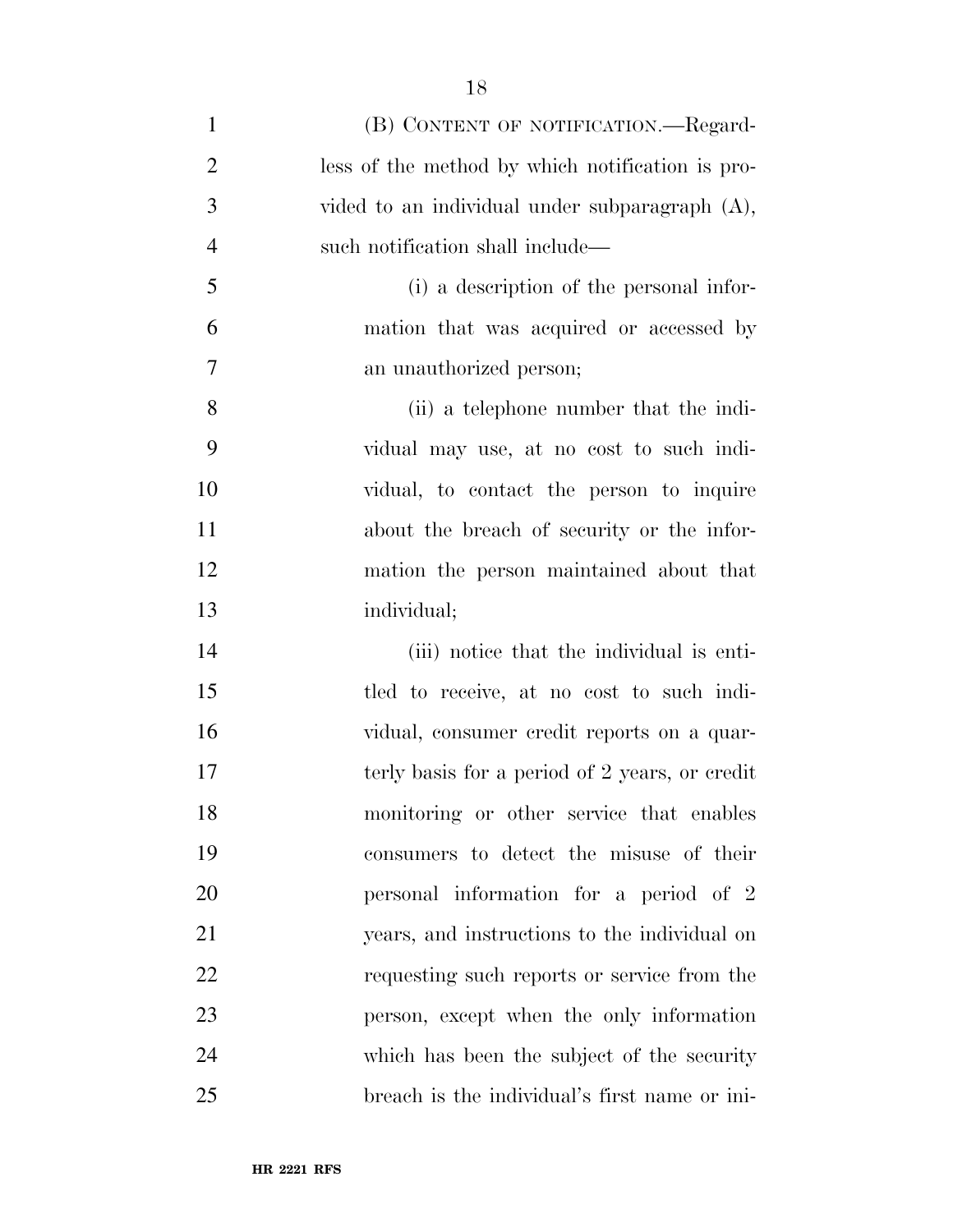tial and last name, or address, or phone number, in combination with a credit or debit card number, and any required secu-4 rity code; (iv) the toll-free contact telephone numbers and addresses for the major cred- it reporting agencies; and (v) a toll-free telephone number and Internet website address for the Commis- sion whereby the individual may obtain in- formation regarding identity theft. 12 (2) SUBSTITUTE NOTIFICATION.— (A) CIRCUMSTANCES GIVING RISE TO SUB- STITUTE NOTIFICATION.—A person required to provide notification to individuals under sub- section (a)(1) may provide substitute notifica- tion in lieu of the direct notification required by paragraph (1) if the person owns or possesses data in electronic form containing personal in- formation of fewer than 1,000 individuals and such direct notification is not feasible due to— (i) excessive cost to the person re-

23 quired to provide such notification relative to the resources of such person, as deter-mined in accordance with the regulations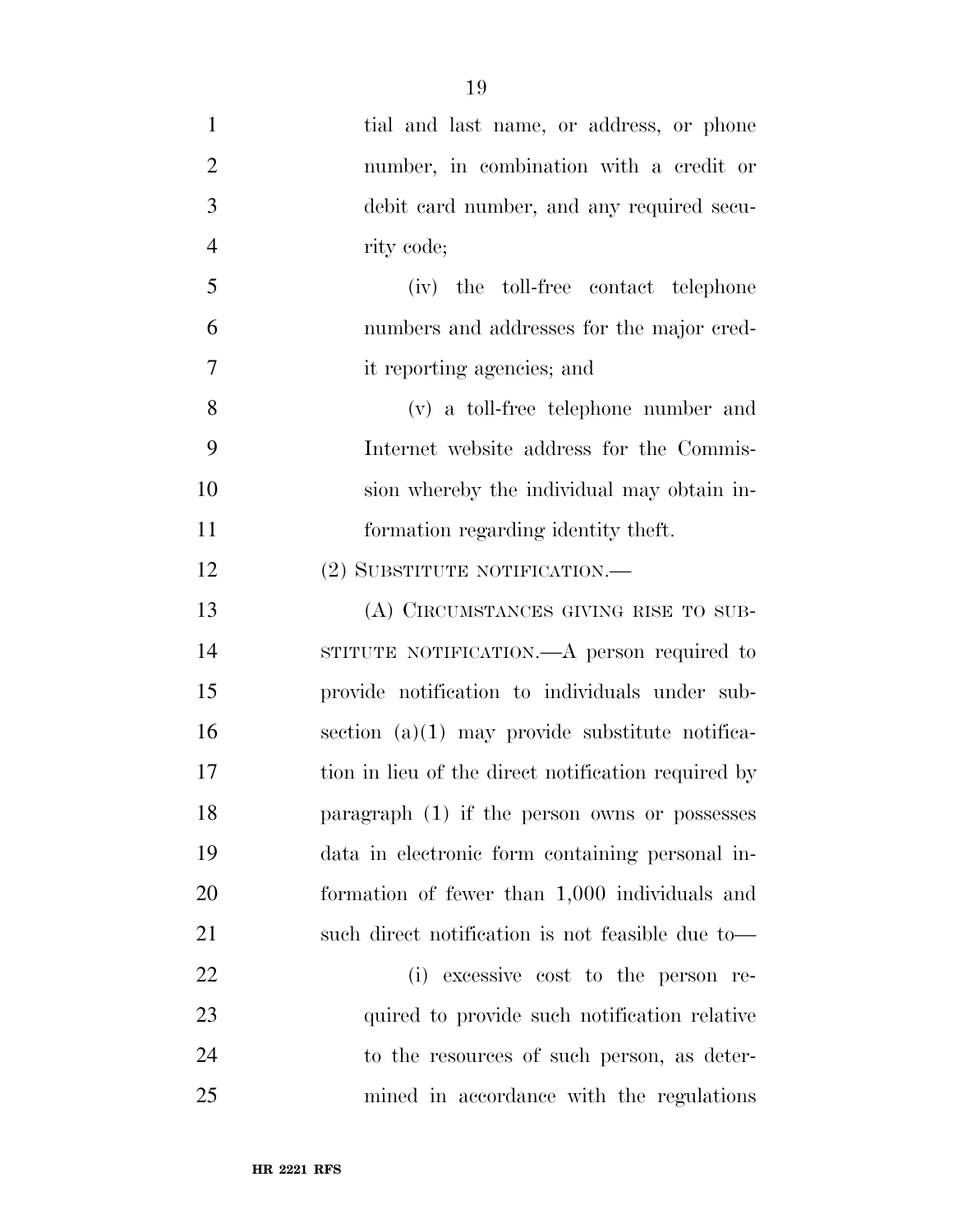| $\mathbf{1}$   | issued by the Commission under paragraph        |
|----------------|-------------------------------------------------|
| $\overline{2}$ | $(3)(A);$ or                                    |
| 3              | (ii) lack of sufficient contact informa-        |
| $\overline{4}$ | tion for the individual required to be noti-    |
| 5              | fied.                                           |
| 6              | (B) FORM OF SUBSTITUTE<br>NOTIFICA-             |
| 7              | TION.—Such substitute notification shall in-    |
| 8              | clude—                                          |
| 9              | email notification to the extent<br>(i)         |
| 10             | that the person has email addresses of in-      |
| 11             | dividuals to whom it is required to provide     |
| 12             | notification under subsection $(a)(1);$         |
| 13             | (ii) a conspicuous notice on the Inter-         |
| 14             | net website of the person (if such person       |
| 15             | maintains such a website); and                  |
| 16             | (iii) notification in print and to broad-       |
| 17             | cast media, including major media in met-       |
| 18             | ropolitan and rural areas where the indi-       |
| 19             | viduals whose personal information was ac-      |
| 20             | quired reside.                                  |
| 21             | (C) CONTENT OF SUBSTITUTE NOTICE.—              |
| 22             | Each form of substitute notice under this para- |
| 23             | graph shall include—                            |
| 24             | (i) notice that individuals whose per-          |
| 25             | sonal information is included in the breach     |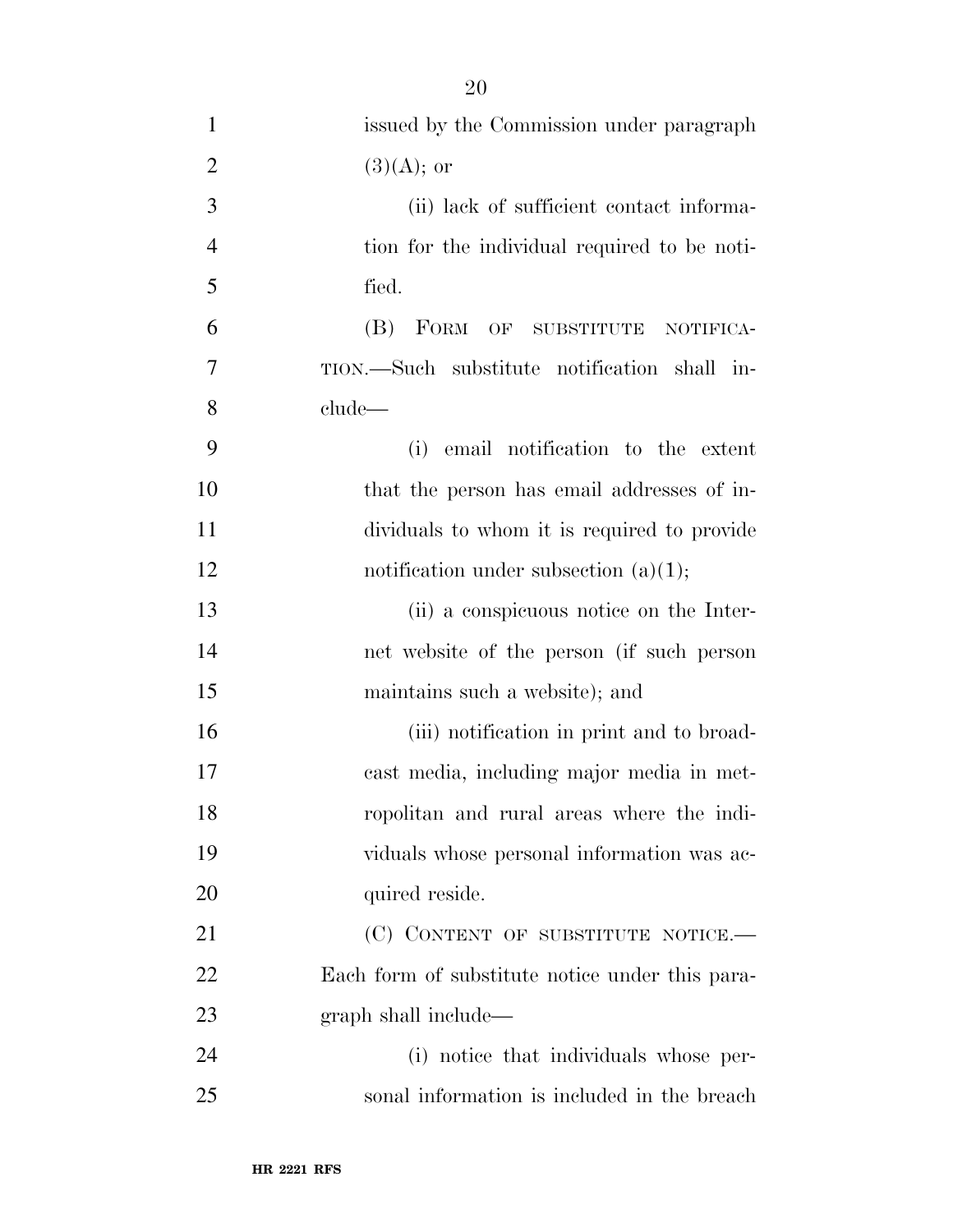of security are entitled to receive, at no cost to the individuals, consumer credit re- ports on a quarterly basis for a period of 2 years, or credit monitoring or other serv- ice that enables consumers to detect the misuse of their personal information for a period of 2 years, and instructions on re- questing such reports or service from the person, except when the only information which has been the subject of the security breach is the individual's first name or ini- tial and last name, or address, or phone number, in combination with a credit or debit card number, and any required secu- rity code; and (ii) a telephone number by which an individual can, at no cost to such indi- vidual, learn whether that individual's per- sonal information is included in the breach of security. 21 (3) REGULATIONS AND GUIDANCE.—

22 (A) REGULATIONS.—Not later than 1 year after the date of enactment of this Act, the Commission shall, by regulation under section 553 of title 5, United States Code, establish cri-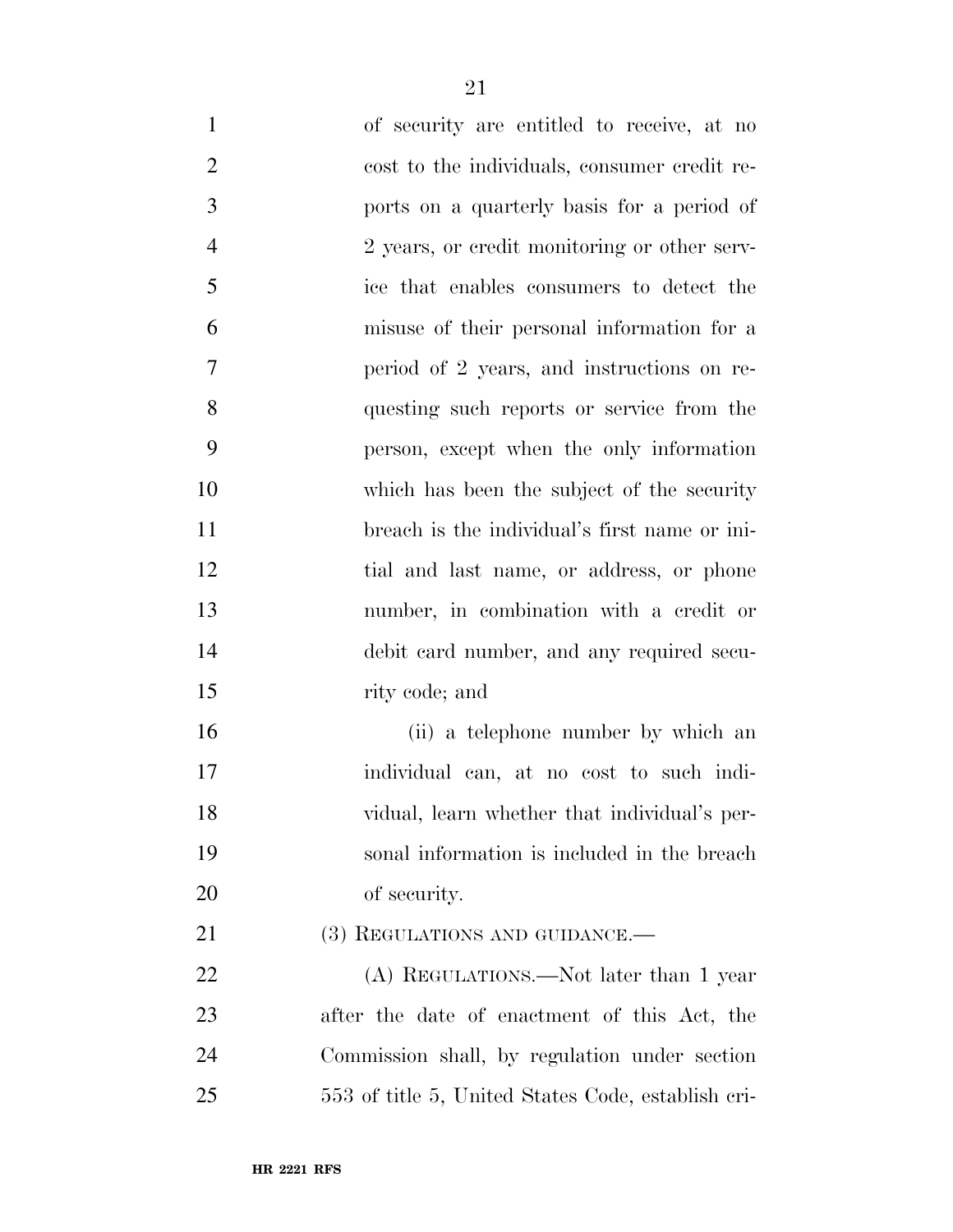|                | terra for determining circumstances under          |
|----------------|----------------------------------------------------|
| $\overline{2}$ | which substitute notification may be provided      |
| 3              | under paragraph (2), including criteria for de-    |
| $\overline{4}$ | termining if notification under paragraph (1) is   |
| 5              | not feasible due to excessive costs to the person  |
| 6              | required to provided such notification relative to |
| 7              | the resources of such person. Such regulations     |
| 8              | may also identify other circumstances where        |
| 9              | substitute notification would be appropriate for   |
| 10             | any person, including circumstances under          |
| 11             | which the cost of providing notification exceeds   |
| 12             | the benefits to consumers.                         |
| 13             | (B) GUIDANCE.—In addition, the Commis-             |
| 14             | sion shall provide and publish general guidance    |
| 15             | with respect to compliance with this subsection.   |
| 16             | Such guidance shall include—                       |
| 17             | (i) a description of written or email              |
| 18             | notification that complies with the require-       |
| 19             | ments of paragraph $(1)$ ; and                     |
| 20             | (ii) guidance on the content of sub-               |
| 21             | stitute notification under paragraph (2),          |
| 22             | including the extent of notification to print      |
| 23             | and broadcast media that complies with             |
| 24             | the requirements of such paragraph.                |
| 25             | (e) OTHER OBLIGATIONS FOLLOWING BREACH.-           |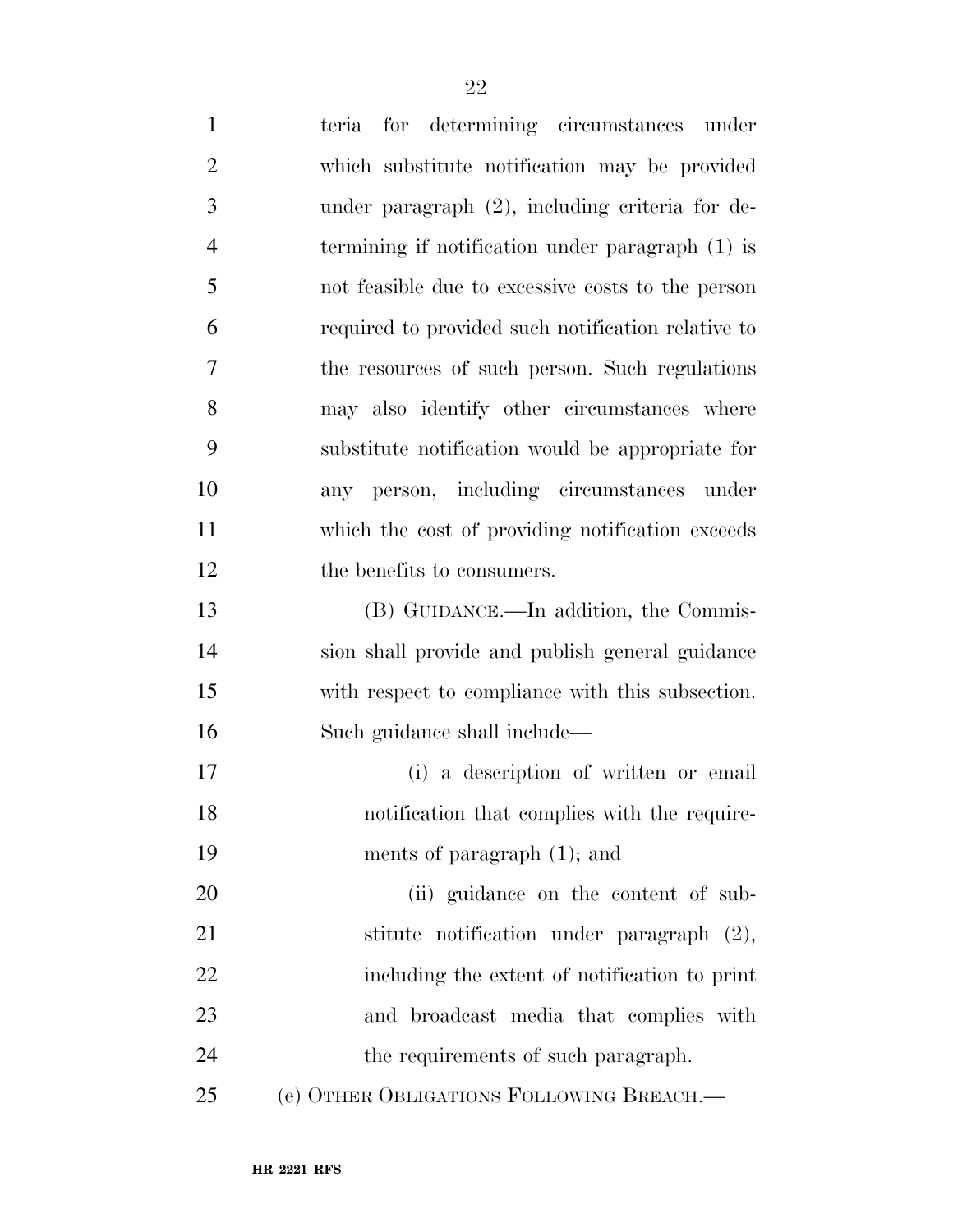| $\mathbf{1}$   | $(1)$ IN GENERAL.—A person required to provide           |
|----------------|----------------------------------------------------------|
| $\overline{2}$ | notification under subsection (a) shall, upon request    |
| 3              | of an individual whose personal information was in-      |
| $\overline{4}$ | cluded in the breach of security, provide or arrange     |
| 5              | for the provision of, to each such individual and at     |
| 6              | no cost to such individual—                              |
| 7              | (A) consumer credit reports from at least                |
| 8              | one of the major credit reporting agencies be-           |
| 9              | ginning not later than 60 days following the in-         |
| 10             | dividual's request and continuing on a quarterly         |
| 11             | basis for a period of 2 years thereafter; or             |
| 12             | (B) a credit monitoring or other service                 |
| 13             | that enables consumers to detect the misuse of           |
| 14             | their personal information, beginning not later          |
| 15             | than 60 days following the individual's request          |
| 16             | and continuing for a period of 2 years.                  |
| 17             | LIMITATION.—This subsection shall<br>$(2)^{-}$<br>not    |
| 18             | apply if the only personal information which has         |
| 19             | been the subject of the security breach is the individ-  |
| 20             | ual's first name or initial and last name, or address,   |
| 21             | or phone number, in combination with a credit or         |
| <u>22</u>      | debit card number, and any required security code.       |
| 23             | (3) RULEMAKING.—As part of the Commis-                   |
| 24             | sion's rulemaking described in subsection $(d)(3)$ , the |
| 25             | Commission shall determine the circumstances under       |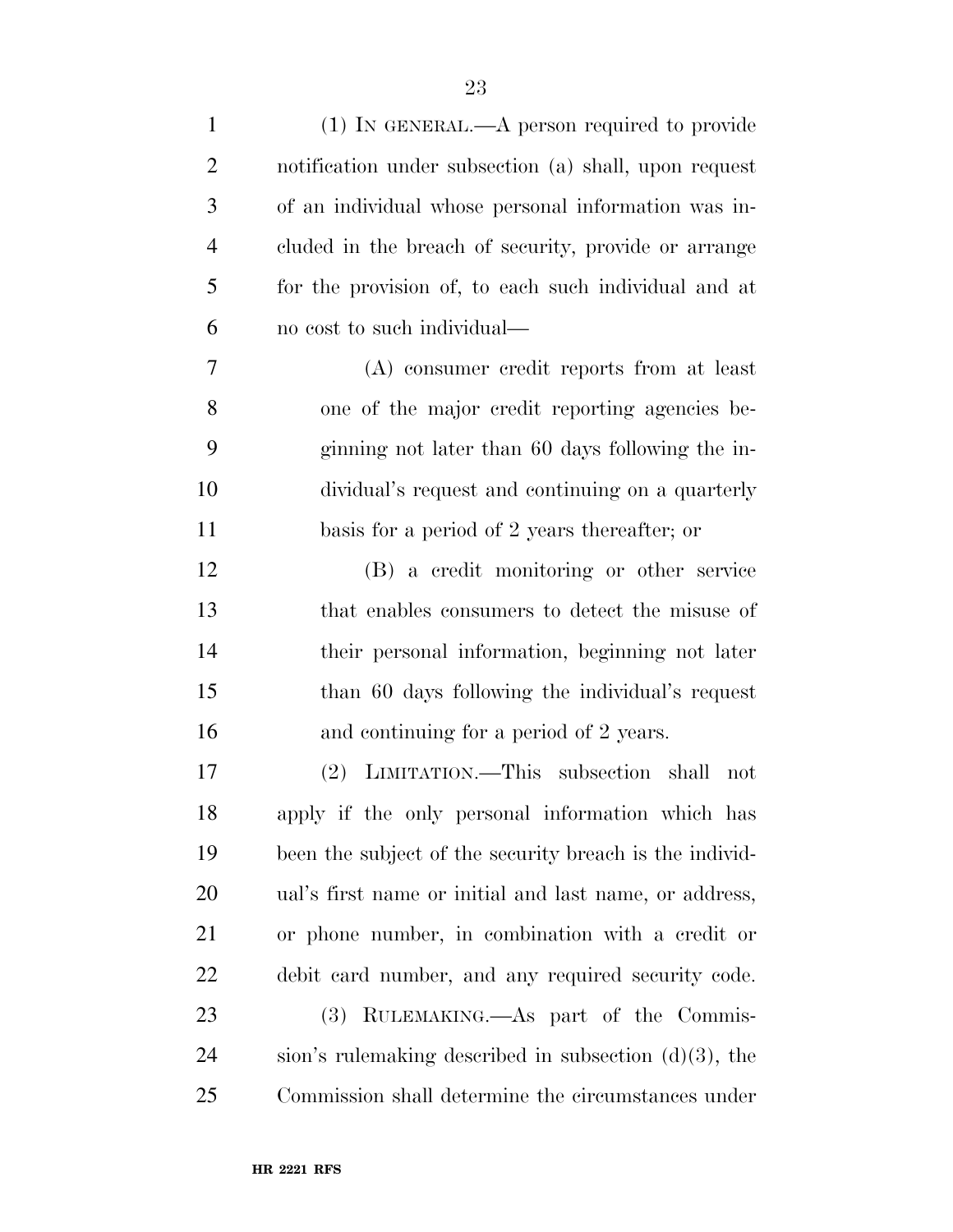| $\mathbf{1}$   | which a person required to provide notification         |
|----------------|---------------------------------------------------------|
| $\overline{2}$ | under subsection $(a)(1)$ shall provide or arrange for  |
| 3              | the provision of free consumer credit reports or cred-  |
| $\overline{4}$ | it monitoring or other service to affected individuals. |
| 5              | (f) EXEMPTION.—                                         |
| 6              | (1) GENERAL EXEMPTION. A person shall be                |
| 7              | exempt from the requirements under this section if,     |
| 8              | following a breach of security, such person deter-      |
| 9              | mines that there is no reasonable risk of identity      |
| 10             | theft, fraud, or other unlawful conduct.                |
| 11             | $(2)$ PRESUMPTION.—                                     |
| 12             | (A) IN GENERAL.—If the data in electronic               |
| 13             | form containing personal information is ren-            |
| 14             | dered unusable, unreadable, or indecipherable           |
| 15             | through encryption or other security technology         |
| 16             | or methodology (if the method of encryption or          |
| 17             | such other technology or methodology is gen-            |
| 18             | erally accepted by experts in the information se-       |
| 19             | curity field), there shall be a presumption that        |
| 20             | no reasonable risk of identity theft, fraud, or         |
| 21             | other unlawful conduct exists following a breach        |
| <u>22</u>      | of security of such data. Any such presumption          |
| 23             | may be rebutted by facts demonstrating that             |
| 24             | the encryption or other security technologies or        |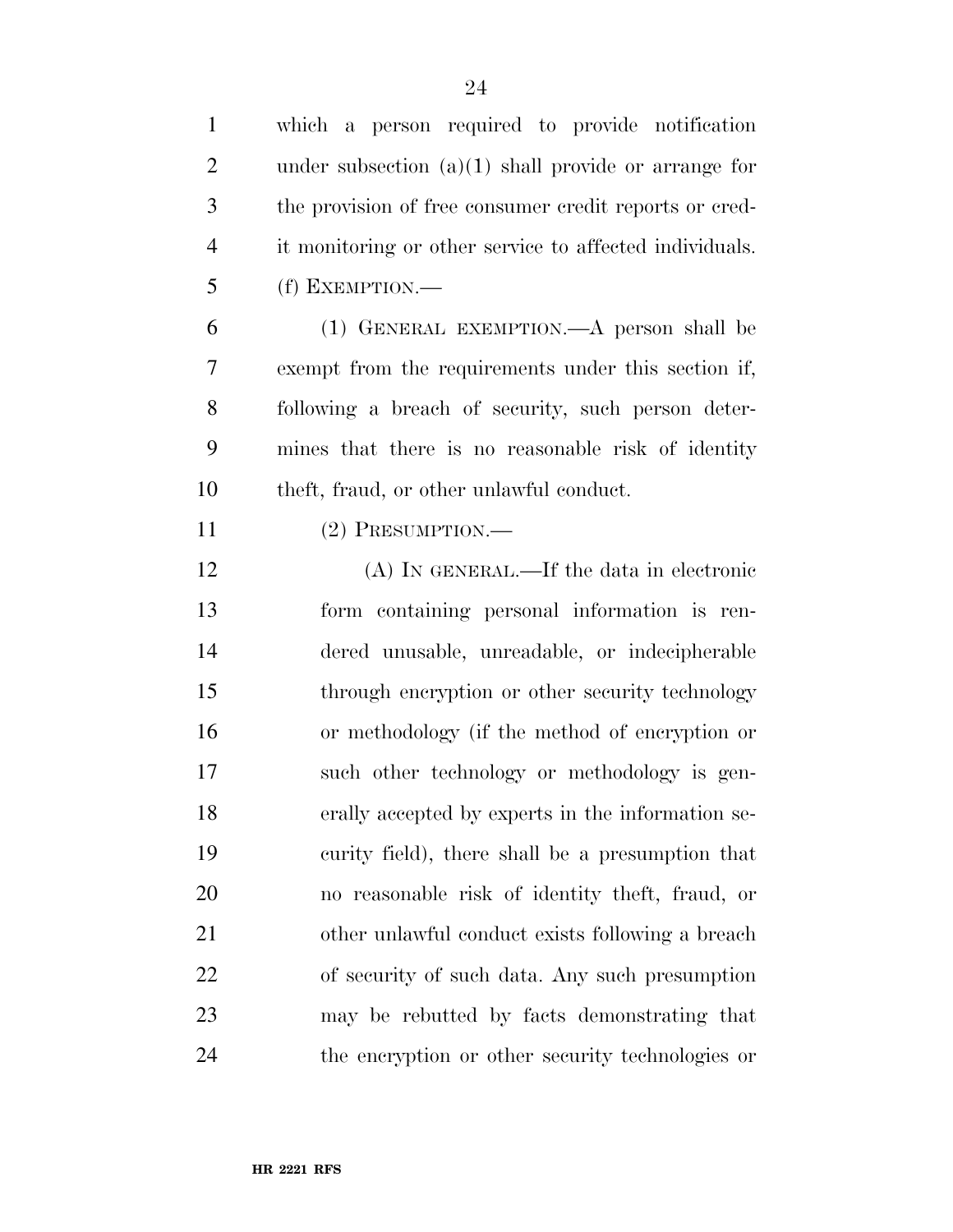methodologies in a specific case, have been or are reasonably likely to be compromised.

 (B) METHODOLOGIES OR TECH- NOLOGIES.—Not later than 1 year after the date of the enactment of this Act and bian- nually thereafter, the Commission shall issue rules (pursuant to section 553 of title 5, United States Code) or guidance to identify security methodologies or technologies which render data in electronic form unusable, unreadable, or in- decipherable, that shall, if applied to such data, establish a presumption that no reasonable risk of identity theft, fraud, or other unlawful con- duct exists following a breach of security of such data. Any such presumption may be rebut- ted by facts demonstrating that any such meth- odology or technology in a specific case has been or is reasonably likely to be compromised. In issuing such rules or guidance, the Commis- sion shall consult with relevant industries, con- sumer organizations, and data security and identity theft prevention experts and established standards setting bodies.

24 (3) FTC GUIDANCE.—Not later than 1 year after the date of the enactment of this Act the Com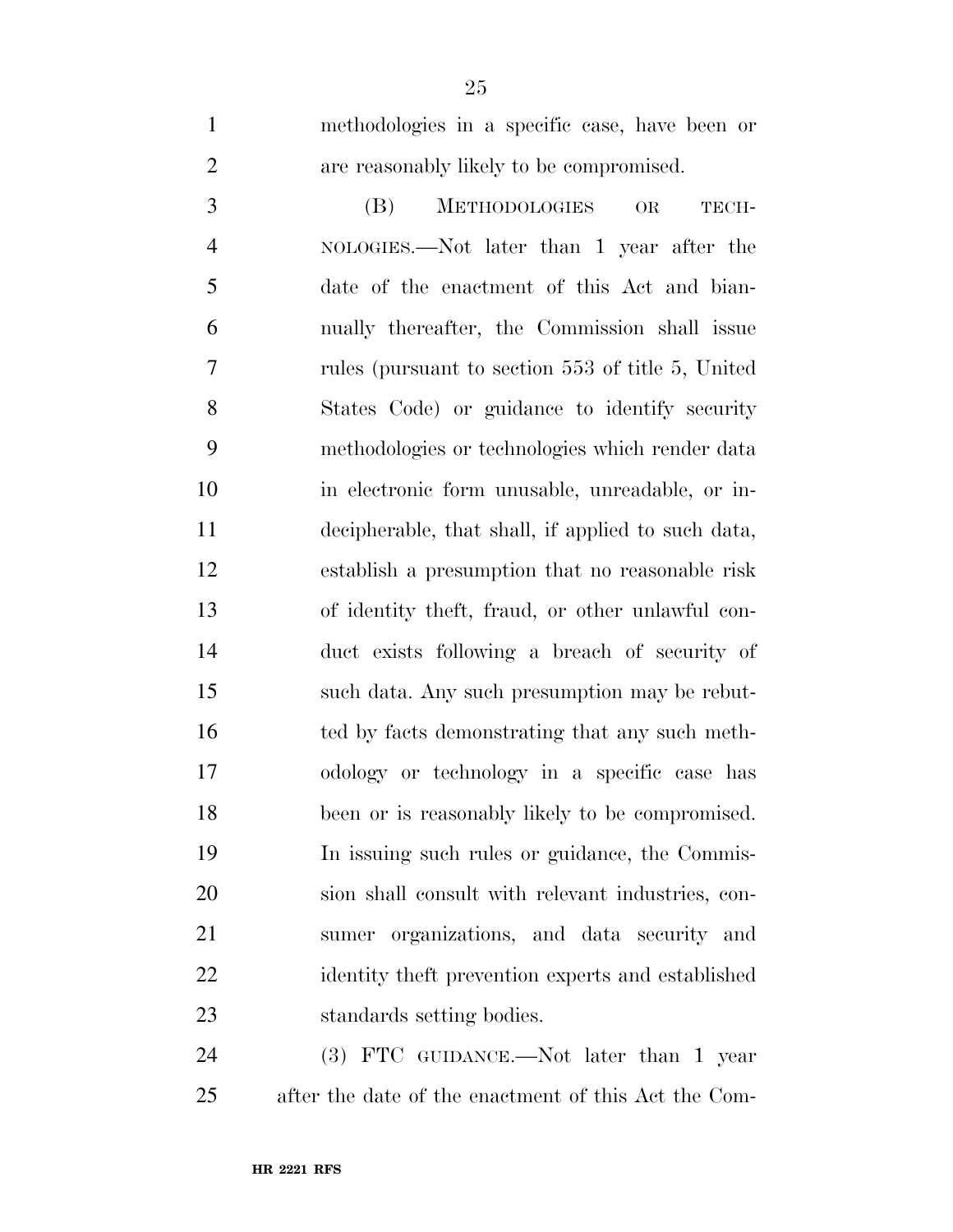mission shall issue guidance regarding the applica-2 tion of the exemption in paragraph (1).

 (g) WEBSITE NOTICE OF FEDERAL TRADE COMMIS- SION.—If the Commission, upon receiving notification of any breach of security that is reported to the Commission 6 under subsection  $(a)(2)$ , finds that notification of such a breach of security via the Commission's Internet website would be in the public interest or for the protection of consumers, the Commission shall place such a notice in a clear and conspicuous location on its Internet website.

 (h) FTC STUDY ON NOTIFICATION IN LANGUAGES IN ADDITION TO ENGLISH.—Not later than 1 year after the date of enactment of this Act, the Commission shall conduct a study on the practicality and cost effectiveness 15 of requiring the notification required by subsection  $(d)(1)$  to be provided in a language in addition to English to indi-viduals known to speak only such other language.

 (i) GENERAL RULEMAKING AUTHORITY.—The Com- mission may promulgate regulations necessary under sec- tion 553 of title 5, United States Code, to effectively en-force the requirements of this section.

22 (j) TREATMENT OF PERSONS GOVERNED BY OTHER LAW.—A person who is in compliance with any other Fed- eral law that requires such person to provide notification to individuals following a breach of security, and that,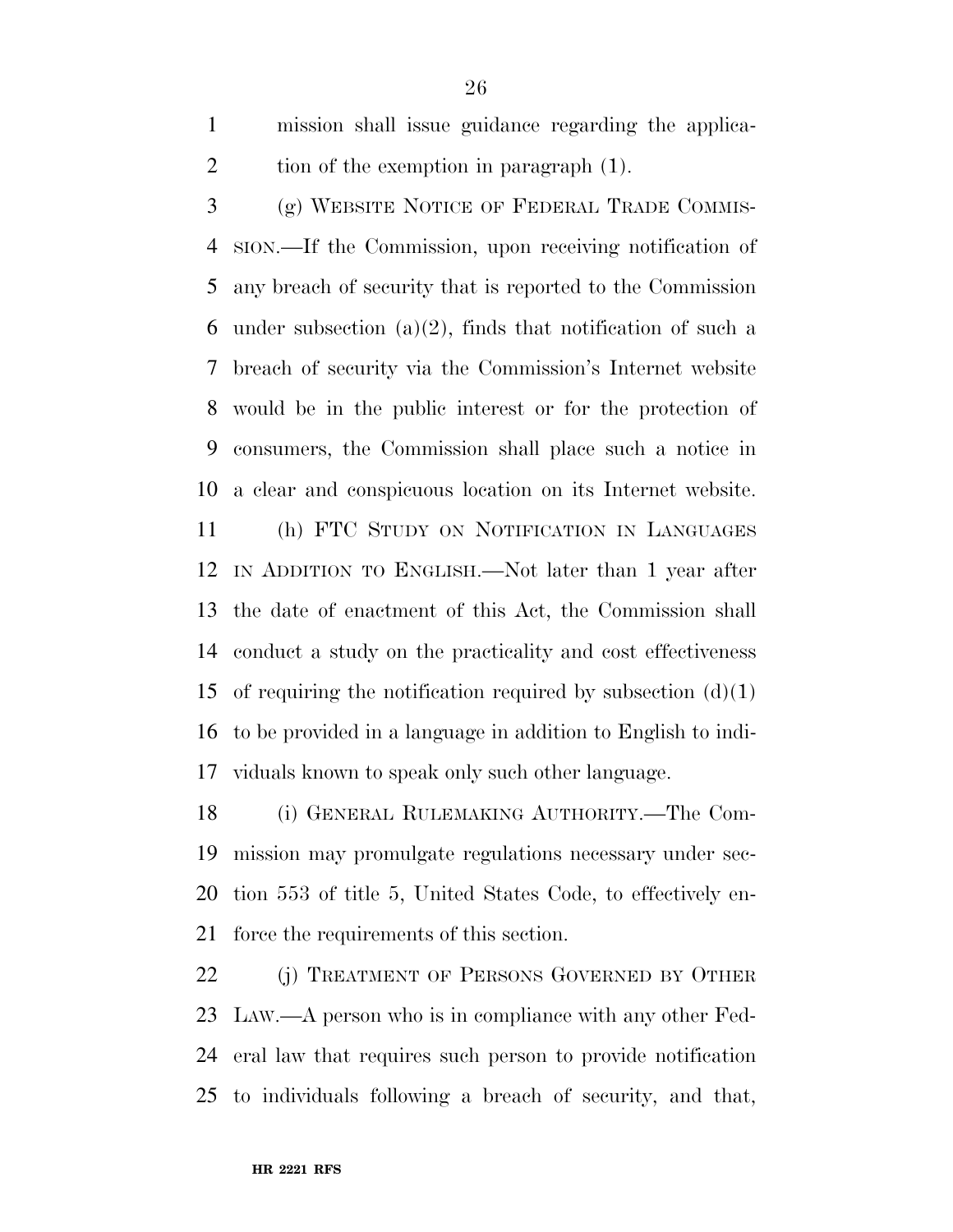taken as a whole, provides protections substantially similar to, or greater than, those required under this section, as the Commission shall determine by rule (under section 553 of title 5, United States Code), shall be deemed to be in compliance with this section.

#### **SEC. 4. APPLICATION AND ENFORCEMENT.**

 (a) GENERAL APPLICATION.—The requirements of sections 2 and 3 shall only apply to those persons, partner- ships, or corporations over which the Commission has au-10 thority pursuant to section  $5(a)(2)$  of the Federal Trade Commission Act.

 (b) ENFORCEMENT BY THE FEDERAL TRADE COM-MISSION.—

 (1) UNFAIR OR DECEPTIVE ACTS OR PRAC- TICES.—A violation of section 2 or 3 shall be treated as an unfair and deceptive act or practice in viola-17 tion of a regulation under section  $18(a)(1)(B)$  of the Federal Trade Commission Act (15 U.S.C.  $19 \qquad 57a(a)(1)(B)$  regarding unfair or deceptive acts or practices.

 (2) POWERS OF COMMISSION.—The Commis- sion shall enforce this Act in the same manner, by the same means, and with the same jurisdiction, powers, and duties as though all applicable terms and provisions of the Federal Trade Commission Act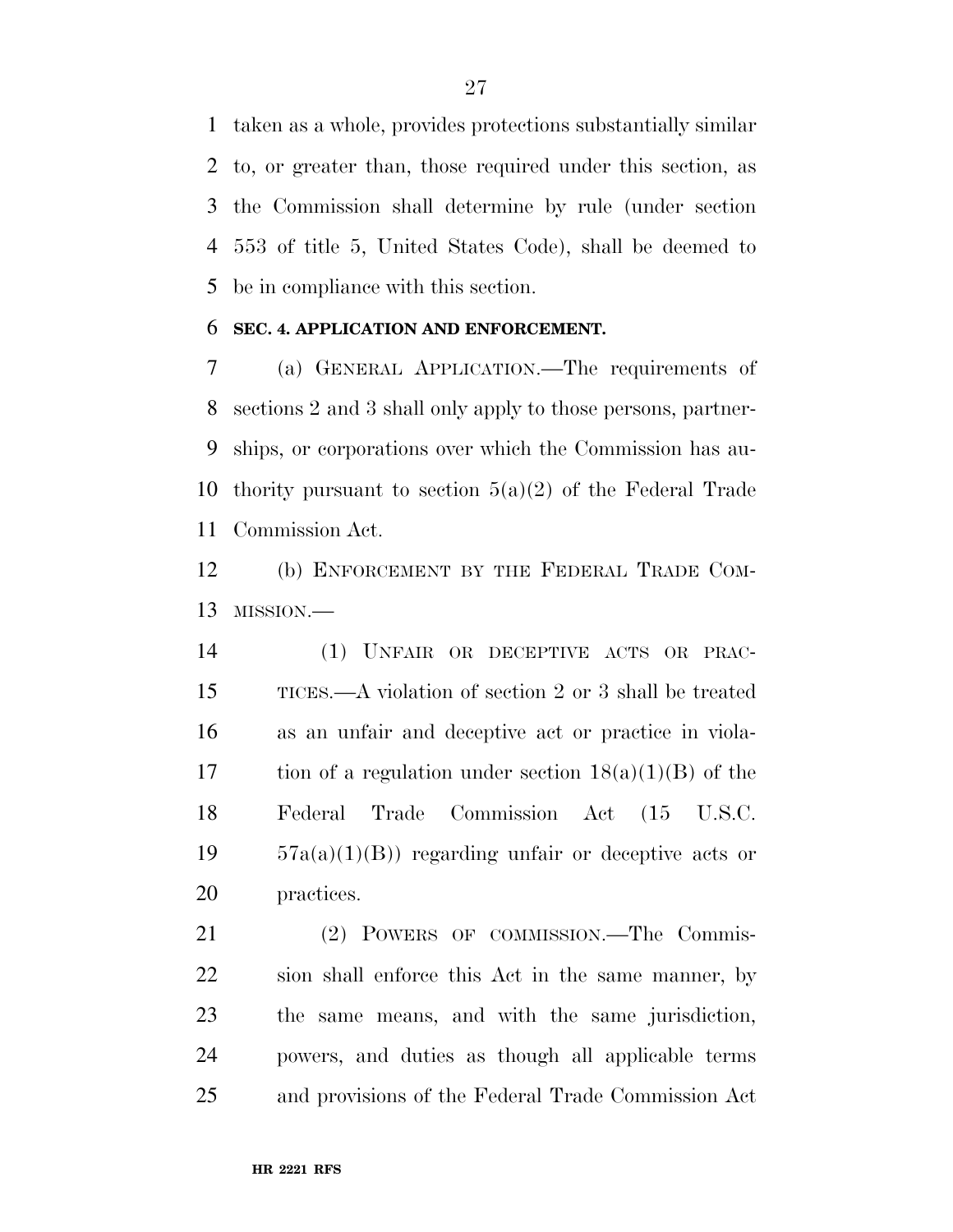| $\mathbf{1}$   | (15 U.S.C. 41 et seq.) were incorporated into and        |
|----------------|----------------------------------------------------------|
| $\overline{2}$ | made a part of this Act. Any person who violates         |
| 3              | such regulations shall be subject to the penalties and   |
| $\overline{4}$ | entitled to the privileges and immunities provided in    |
| 5              | that Act.                                                |
| 6              | (3) LIMITATION.—In promulgating rules under              |
| 7              | this Act, the Commission shall not require the de-       |
| 8              | ployment or use of any specific products or tech-        |
| 9              | nologies, including any specific computer software or    |
| 10             | hardware.                                                |
| 11             | (c) ENFORCEMENT BY STATE ATTORNEYS GEN-                  |
| 12             | ERAL.                                                    |
|                |                                                          |
| 13             | (1) CIVIL ACTION.—In any case in which the               |
| 14             | attorney general of a State, or an official or agency    |
| 15             | of a State, has reason to believe that an interest of    |
| 16             | the residents of that State has been or is threatened    |
| 17             | or adversely affected by any person who violates sec-    |
| 18             | tion 2 or 3 of this Act, the attorney general, official, |
| 19             | or agency of the State, as parens patriae, may bring     |
| 20             | a civil action on behalf of the residents of the State   |
| 21             | in a district court of the United States of appro-       |
| 22             | priate jurisdiction—                                     |
| 23             | $(A)$ to enjoin further violation of such sec-           |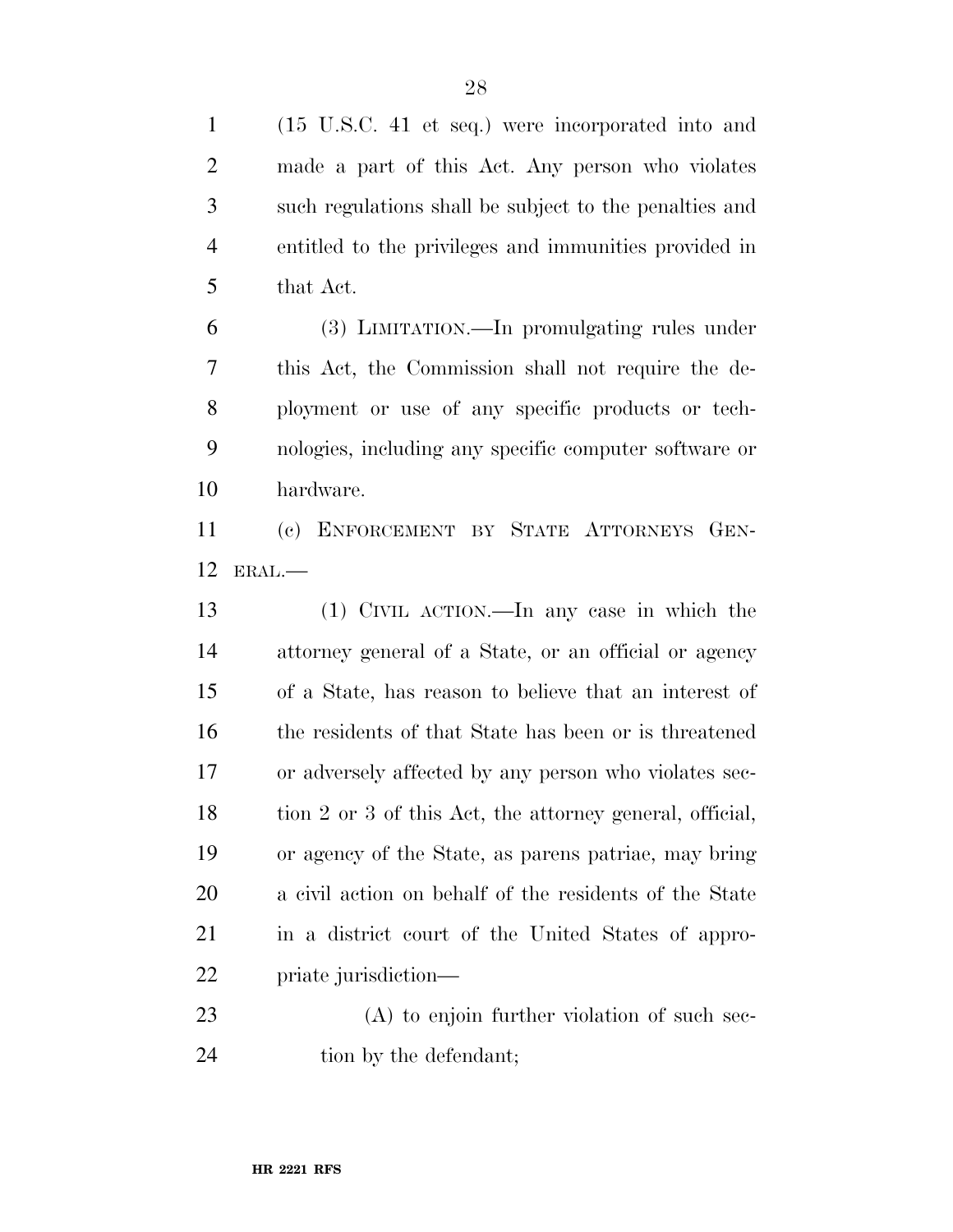| $\mathbf{1}$   | (B) to compel compliance with such sec-        |
|----------------|------------------------------------------------|
| $\overline{2}$ | tion; or                                       |
| 3              | (C) to obtain civil penalties in the amount    |
| $\overline{4}$ | determined under paragraph (2).                |
| 5              | $(2)$ CIVIL PENALTIES.—                        |
| 6              | (A) CALCULATION.—                              |
| $\overline{7}$ | (i) TREATMENT OF VIOLATIONS OF                 |
| 8              | SECTION 2.—For purposes of paragraph           |
| 9              | $(1)(C)$ with regard to a violation of section |
| 10             | 2, the amount determined under this para-      |
| 11             | graph is the amount calculated by multi-       |
| 12             | plying the number of days that a person is     |
| 13             | not in compliance with such section by an      |
| 14             | amount not greater than \$11,000.              |
| 15             | TREATMENT OF VIOLATIONS OF<br>(ii)             |
| 16             | SECTION 3.—For purposes of paragraph           |
| 17             | $(1)(C)$ with regard to a violation of section |
| 18             | 3, the amount determined under this para-      |
| 19             | graph is the amount calculated by multi-       |
| 20             | plying the number of violations of such        |
| 21             | section by an amount not greater than          |
| 22             | $$11,000$ . Each failure to send notification  |
| 23             | as required under section 3 to a resident of   |
| 24             | the State shall be treated as a separate       |
| 25             | violation.                                     |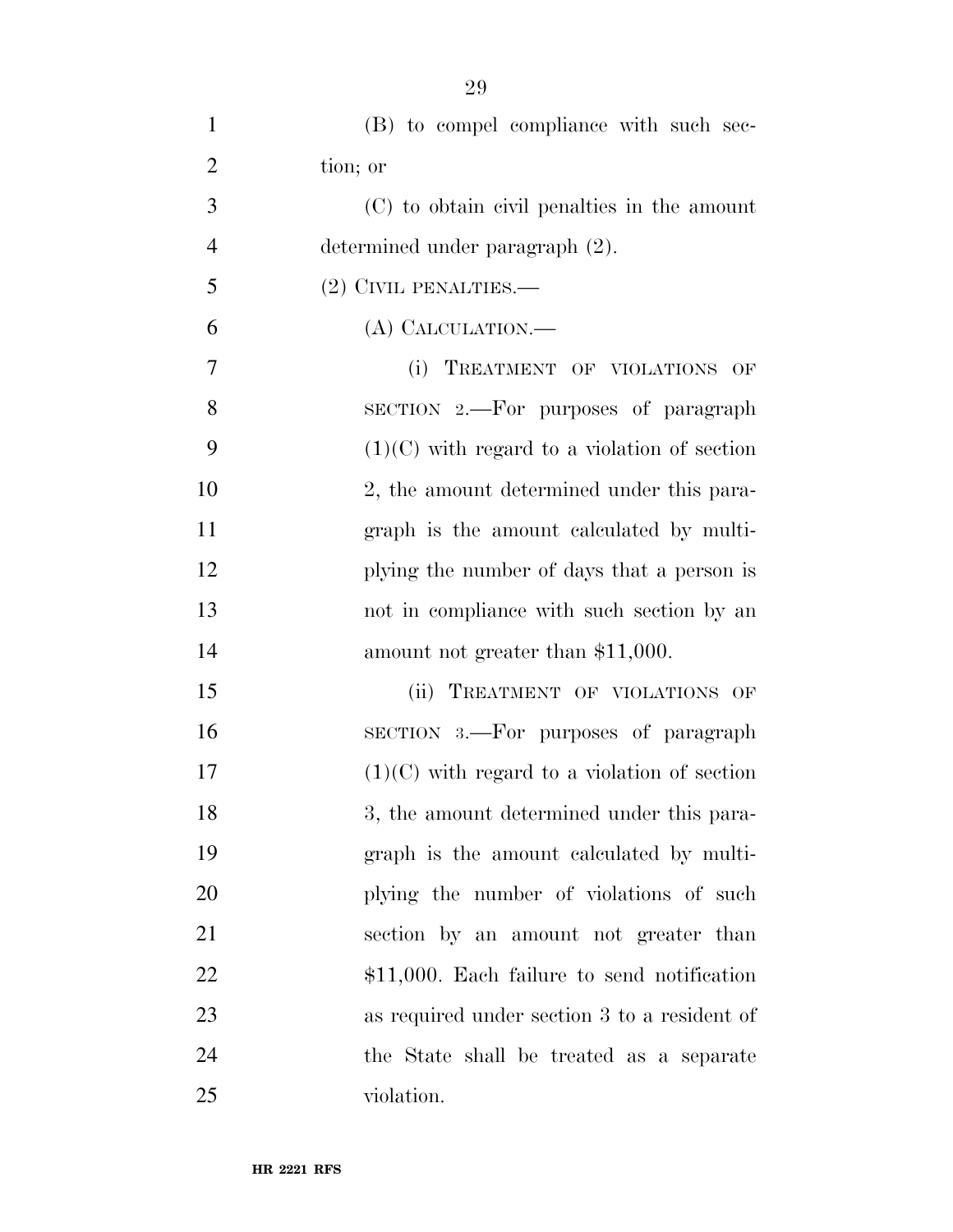(B) ADJUSTMENT FOR INFLATION.—Be- ginning on the date that the Consumer Price Index is first published by the Bureau of Labor Statistics that is after 1 year after the date of enactment of this Act, and each year thereafter, the amounts specified in clauses (i) and (ii) of subparagraph (A) shall be increased by the per- centage increase in the Consumer Price Index published on that date from the Consumer Price Index published the previous year. (C) MAXIMUM TOTAL LIABILITY.—Not- withstanding the number of actions which may be brought against a person under this sub- section the maximum civil penalty for which any person may be liable under this subsection shall not exceed— (i) \$5,000,000 for each violation of section 2; and (ii) \$5,000,000 for all violations of section 3 resulting from a single breach of 21 security. 22 (3) INTERVENTION BY THE FTC.— (A) NOTICE AND INTERVENTION.—The State shall provide prior written notice of any action under paragraph (1) to the Commission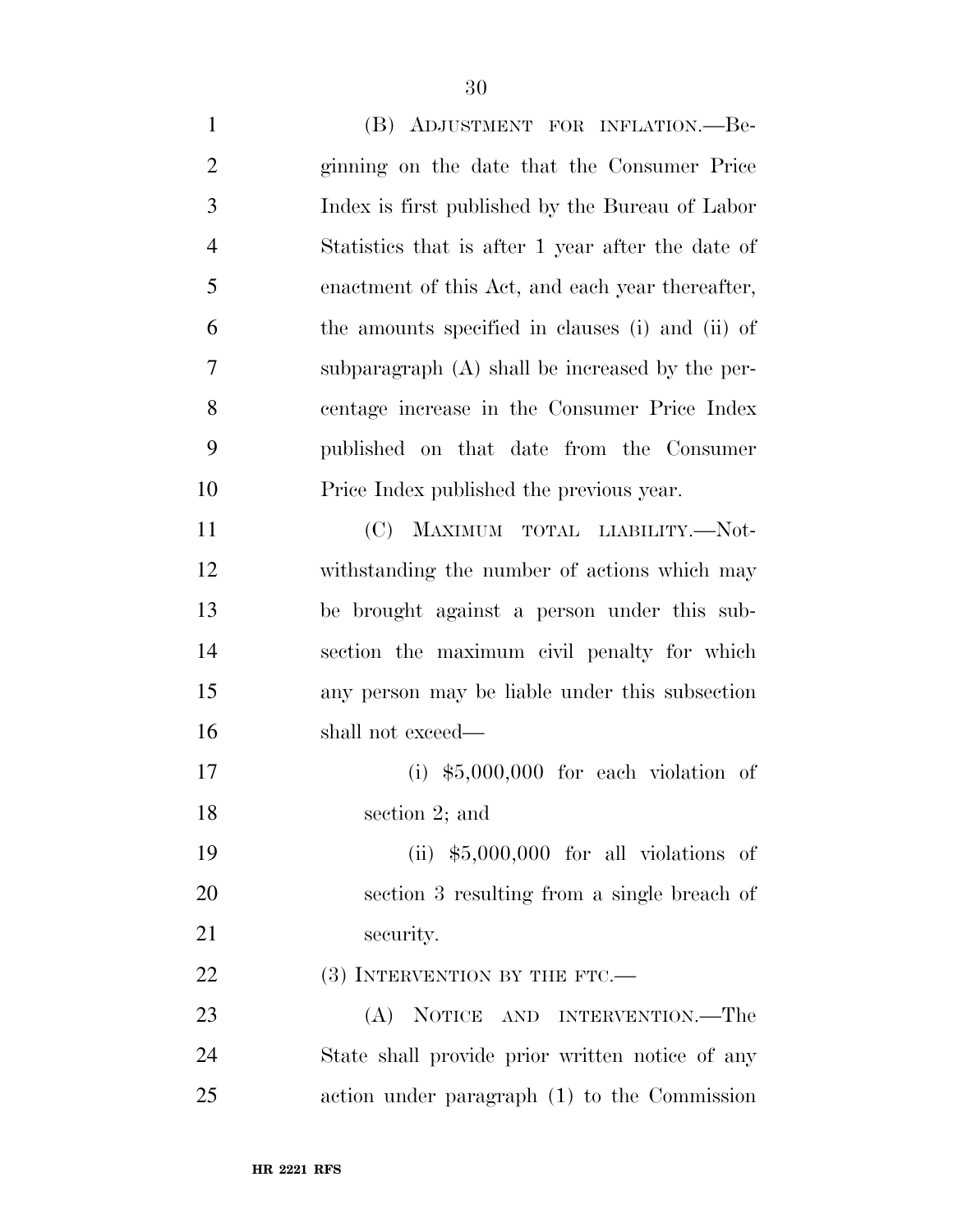| $\mathbf{1}$   | and provide the Commission with a copy of its         |
|----------------|-------------------------------------------------------|
| $\overline{2}$ | complaint, except in any case in which such           |
| 3              | prior notice is not feasible, in which case the       |
| $\overline{4}$ | State shall serve such notice immediately upon        |
| 5              | instituting such action. The Commission shall         |
| 6              | have the right—                                       |
| 7              | (i) to intervene in the action;                       |
| 8              | (ii) upon so intervening, to be heard                 |
| 9              | on all matters arising therein; and                   |
| 10             | (iii) to file petitions for appeal.                   |
| 11             | (B) LIMITATION ON STATE ACTION WHILE                  |
| 12             | FEDERAL ACTION IS PENDING.—If the Commis-             |
| 13             | sion has instituted a civil action for violation of   |
| 14             | this Act, no State attorney general, or official      |
| 15             | or agency of a State, may bring an action under       |
| 16             | this subsection during the pendency of that ac-       |
| 17             | tion against any defendant named in the com-          |
| 18             | plaint of the Commission for any violation of         |
| 19             | this Act alleged in the complaint.                    |
| 20             | (4) CONSTRUCTION.—For purposes of bringing            |
| 21             | any civil action under paragraph (1), nothing in this |
| 22             | Act shall be construed to prevent an attorney gen-    |
| 23             | eral of a State from exercising the powers conferred  |
| 24             | on the attorney general by the laws of that State     |
| 25             | $\text{to}$                                           |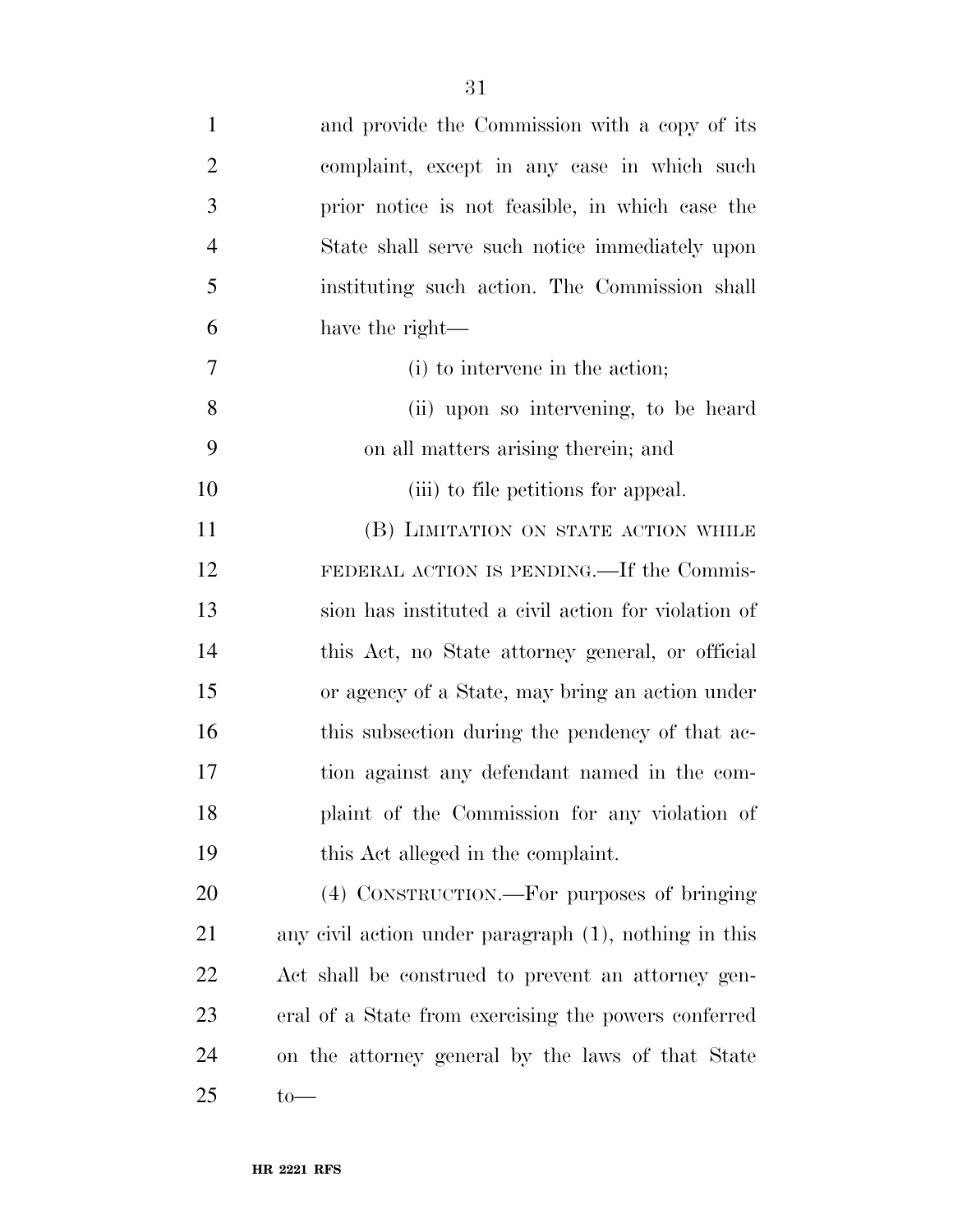| $\mathbf{1}$   | (A) conduct investigations;                              |
|----------------|----------------------------------------------------------|
| $\overline{2}$ | (B) administer oaths or affirmations; or                 |
| 3              | (C) compel the attendance of witnesses or                |
| $\overline{4}$ | the production of documentary and other evi-             |
| 5              | dence.                                                   |
| 6              | (d) AFFIRMATIVE DEFENSE FOR A VIOLATION OF               |
| 7              | SECTION 3.—                                              |
| 8              | $(1)$ In GENERAL.—It shall be an affirmative de-         |
| 9              | fense to an enforcement action brought under sub-        |
| 10             | section (b), or a civil action brought under sub-        |
| 11             | section (c), based on a violation of section 3, that all |
| 12             | of the personal information contained in the data in     |
| 13             | electronic form that was acquired or accessed as a       |
| 14             | result of a breach of security of the defendant is       |
| 15             | public record information that is lawfully made          |

 available to the general public from Federal, State, or local government records and was acquired by the defendant from such records.

19 (2) NO EFFECT ON OTHER REQUIREMENTS. Nothing in this subsection shall be construed to ex- empt any person from the requirement to notify the Commission of a breach of security as required under section 3(a).

#### **SEC. 5. DEFINITIONS.**

In this Act the following definitions apply: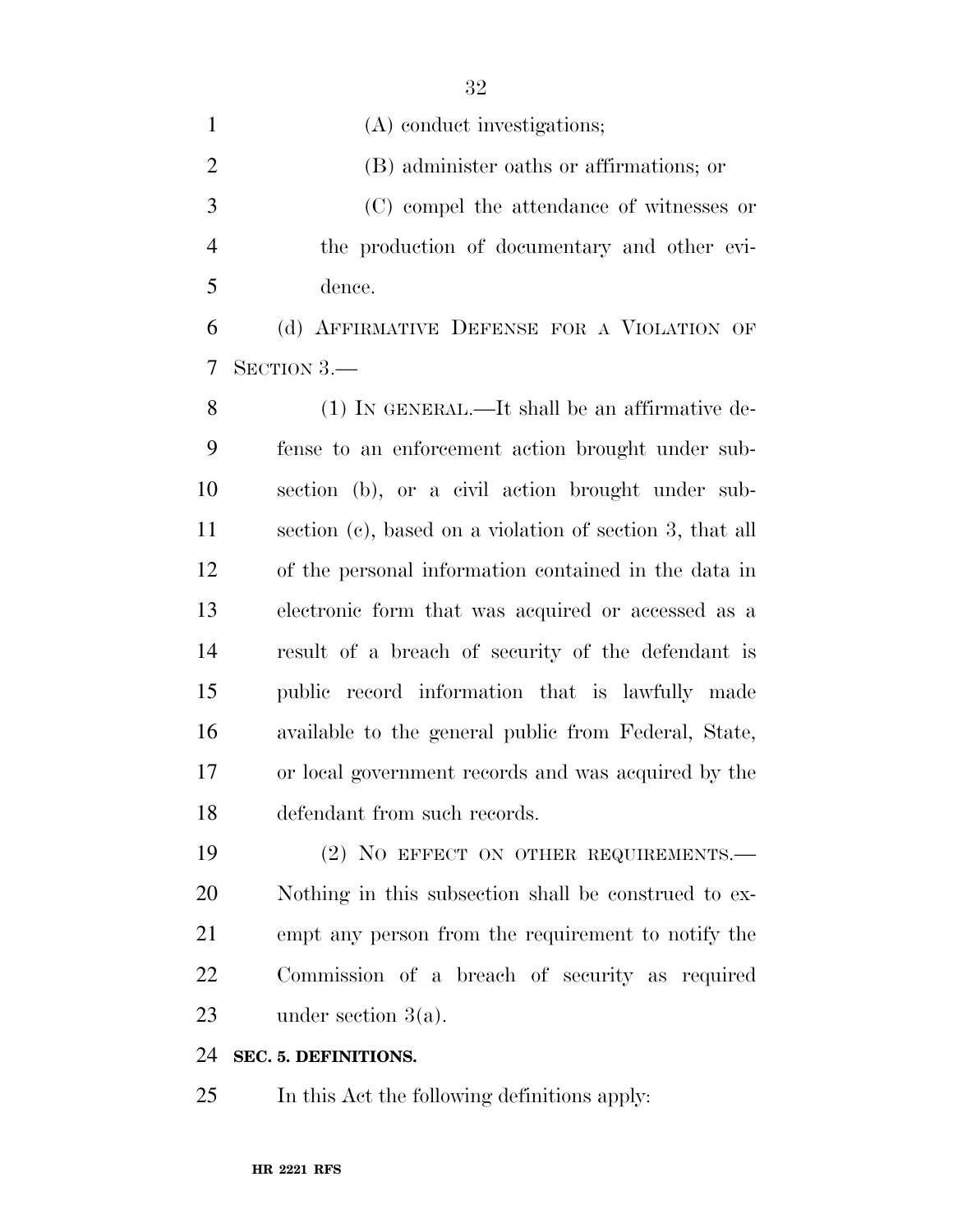(1) BREACH OF SECURITY.—The term ''breach of security'' means unauthorized access to or acqui- sition of data in electronic form containing personal information.

 (2) COMMISSION.—The term ''Commission'' means the Federal Trade Commission.

 (3) DATA IN ELECTRONIC FORM.—The term ''data in electronic form'' means any data stored electronically or digitally on any computer system or other database and includes recordable tapes and other mass storage devices.

 (4) ENCRYPTION.—The term ''encryption'' means the protection of data in electronic form in storage or in transit using an encryption technology that has been adopted by an established standards setting body which renders such data indecipherable in the absence of associated cryptographic keys nec- essary to enable decryption of such data. Such encryption must include appropriate management and safeguards of such keys to protect the integrity of the encryption.

22 (5) IDENTITY THEFT.—The term "identity" theft'' means the unauthorized use of another per-son's personal information for the purpose of engag-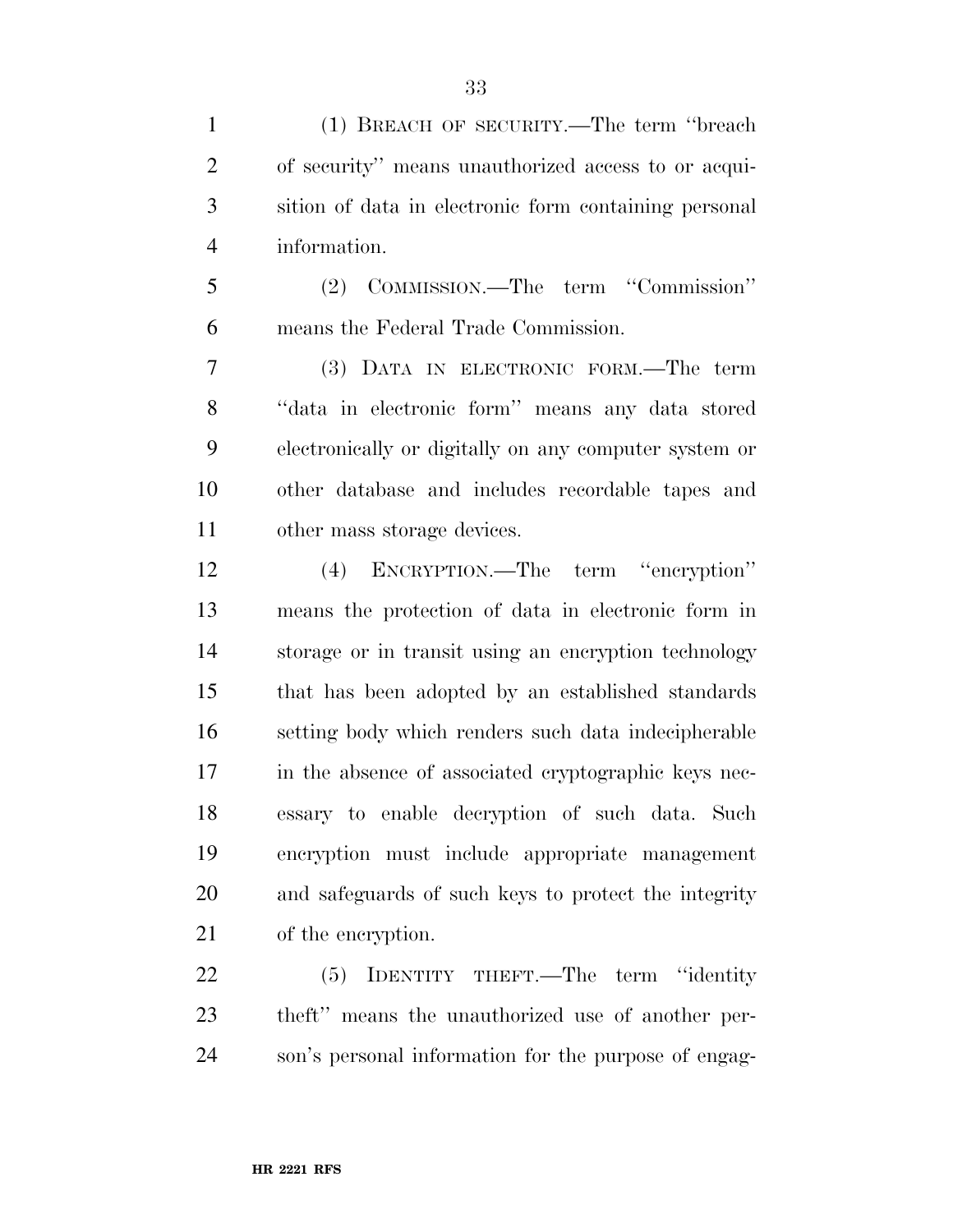| $\mathbf{1}$   | ing in commercial transactions under the name of   |
|----------------|----------------------------------------------------|
| $\overline{2}$ | such other person.                                 |
| 3              | (6) INFORMATION BROKER.—The term "infor-           |
| $\overline{4}$ | mation broker"—                                    |
| 5              | (A) means a commercial entity whose busi-          |
| 6              | ness is to collect, assemble, or maintain per-     |
| 7              | sonal information concerning individuals who       |
| 8              | are not current or former customers of such en-    |
| 9              | tity in order to sell such information or provide  |
| 10             | access to such information to any nonaffiliated    |
| 11             | third party in exchange for consideration,         |
| 12             | whether such collection, assembly, or mainte-      |
| 13             | nance of personal information is performed by      |
| 14             | the information broker directly, or by contract    |
| 15             | or subcontract with any other entity; and          |
| 16             | (B) does not include a commercial entity to        |
| 17             | the extent that such entity processes informa-     |
| 18             | tion collected by or on behalf of and received     |
| 19             | from or on behalf of a nonaffiliated third party   |
| 20             | concerning individuals who are current<br>or       |
| 21             | former customers or employees of such third        |
| <u>22</u>      | party to enable such third party directly or       |
| 23             | through parties acting on its behalf to: (1) pro-  |
| 24             | vide benefits for its employees; or $(2)$ directly |
| 25             | transact business with its customers.              |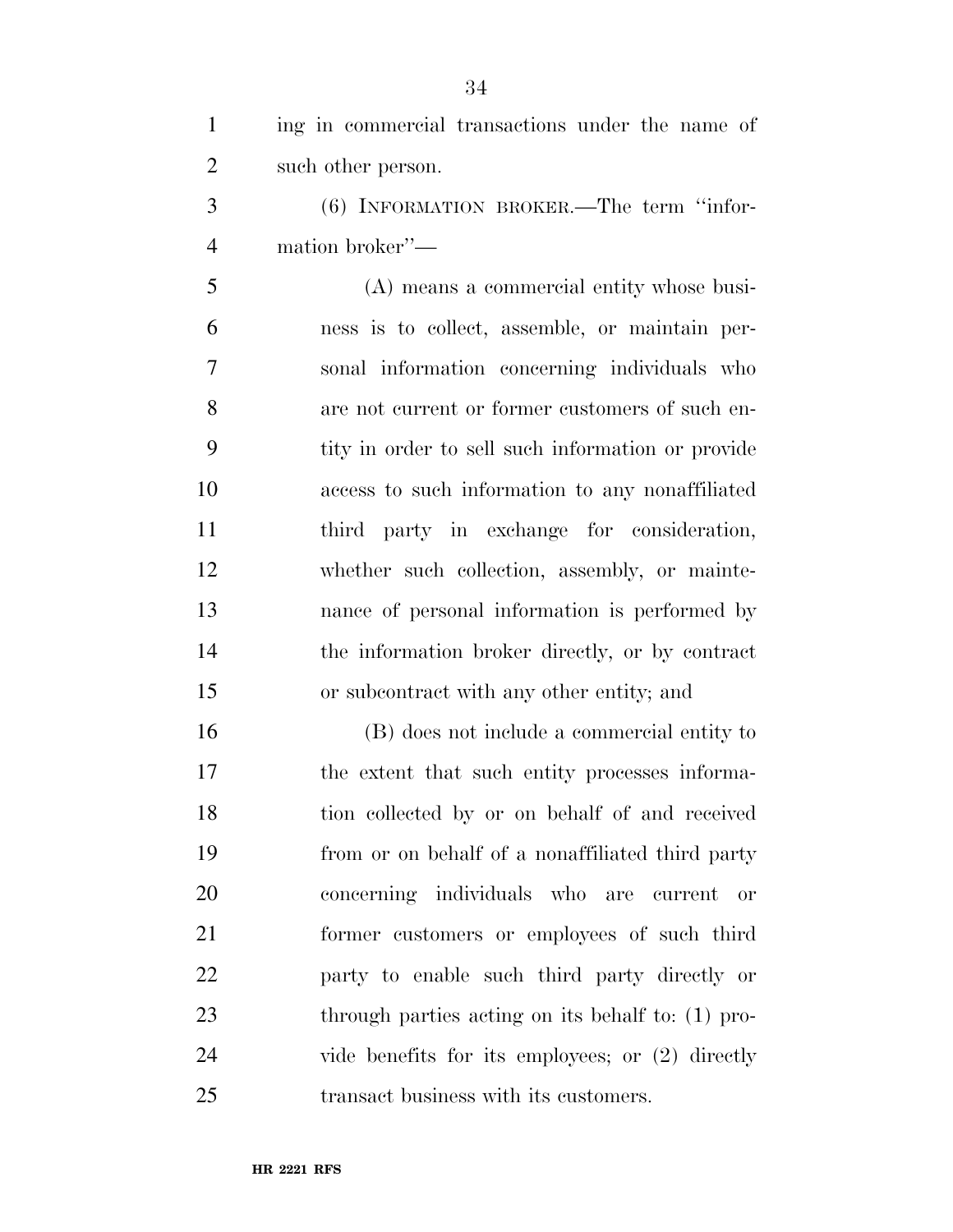| $\mathbf{1}$   | (7) PERSONAL INFORMATION.                        |
|----------------|--------------------------------------------------|
| $\overline{2}$ | (A) DEFINITION.—The term "personal in-           |
| $\overline{3}$ | formation" means an individual's first name or   |
| $\overline{4}$ | initial and last name, or address, or phone      |
| 5              | number, in combination with any 1 or more of     |
| 6              | the following data elements for that individual: |
| $\overline{7}$ | (i) Social Security number.                      |
| 8              | (ii) Driver's license number, passport           |
| 9              | number, military identification number, or       |
| 10             | other similar number issued on a govern-         |

 (iii) Financial account number, or credit or debit card number, and any re-14 quired security code, access code, or pass- word that is necessary to permit access to an individual's financial account.

ment document used to verify identity.

 (B) MODIFIED DEFINITION BY RULE- MAKING.—The Commission may, by rule pro- mulgated under section 553 of title 5, United States Code, modify the definition of ''personal 21 information'' under subparagraph (A)—

 (i) for the purpose of section 2 to the extent that such modification will not un-reasonably impede interstate commerce,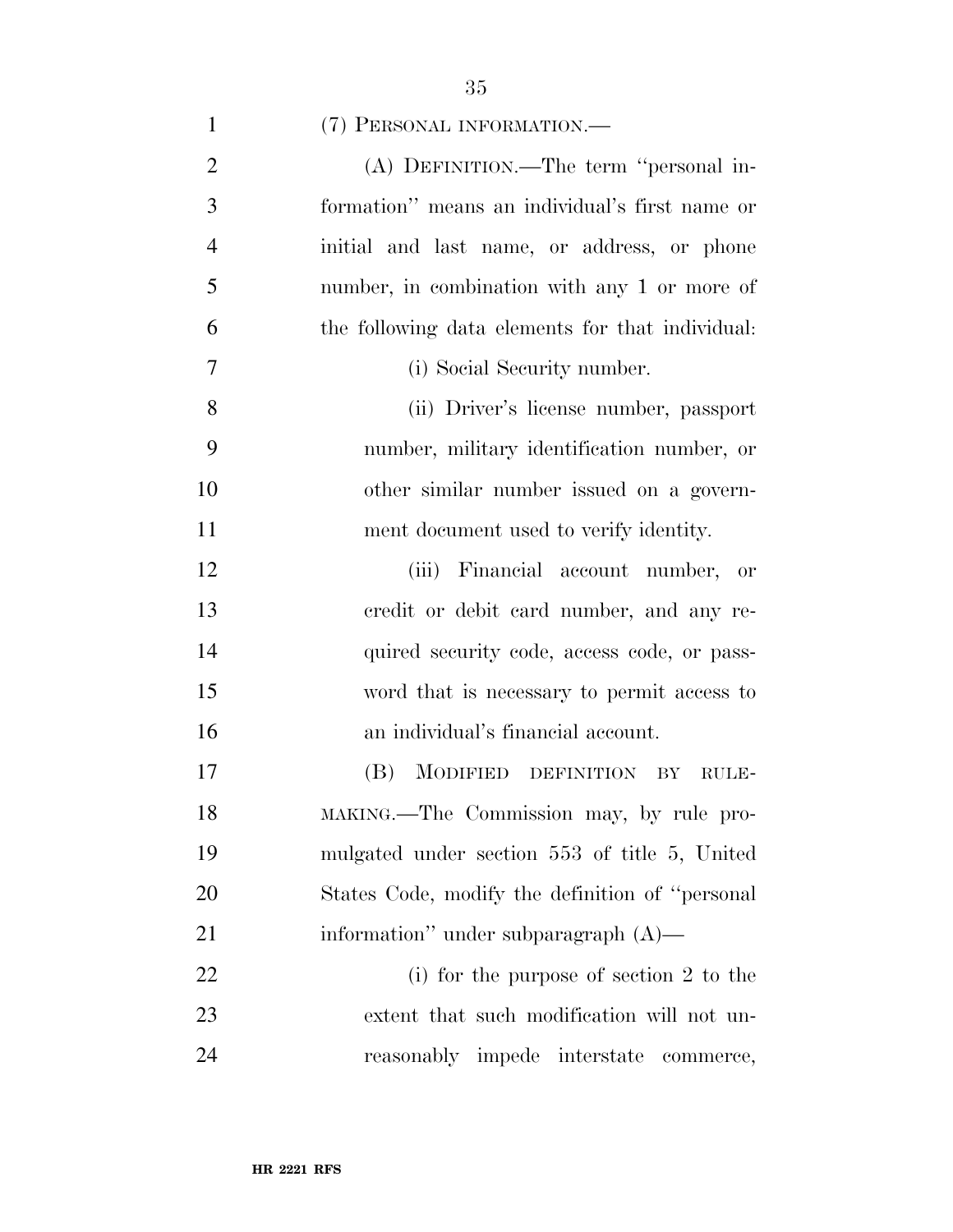| $\mathbf{1}$   | and will accomplish the purposes of this              |
|----------------|-------------------------------------------------------|
| $\overline{2}$ | Act; or                                               |
| 3              | $(ii)$ for the purpose of section 3, to the           |
| $\overline{4}$ | extent that such modification is necessary            |
| 5              | to accommodate changes in technology or               |
| 6              | practices, will not unreasonably impede               |
| $\overline{7}$ | interstate commerce, and will accomplish              |
| 8              | the purposes of this Act.                             |
| 9              | (8) PUBLIC RECORD INFORMATION.—The term               |
| 10             | "public record information" means information         |
| 11             | about an individual which has been obtained origi-    |
| 12             | nally from records of a Federal, State, or local gov- |
| 13             | ernment entity that are available for public inspec-  |
| 14             | tion.                                                 |
| 15             | (9) NON-PUBLIC INFORMATION.—The term                  |
| 16             | "non-public information" means information about      |
| 17             | an individual that is of a private nature and neither |
| 18             | available to the general public nor obtained from a   |
| 19             | public record.                                        |
| 20             | (10) SERVICE PROVIDER.—The term "service"             |
| 21             | provider" means a person that provides electronic     |
| 22             | data transmission, routing, intermediate and tran-    |
| 23             | sient storage, or connections to its system or net-   |
| 24             | work, where the person providing such services does   |
| 25             | not select or modify the content of the electronic    |

**HR 2221 RFS**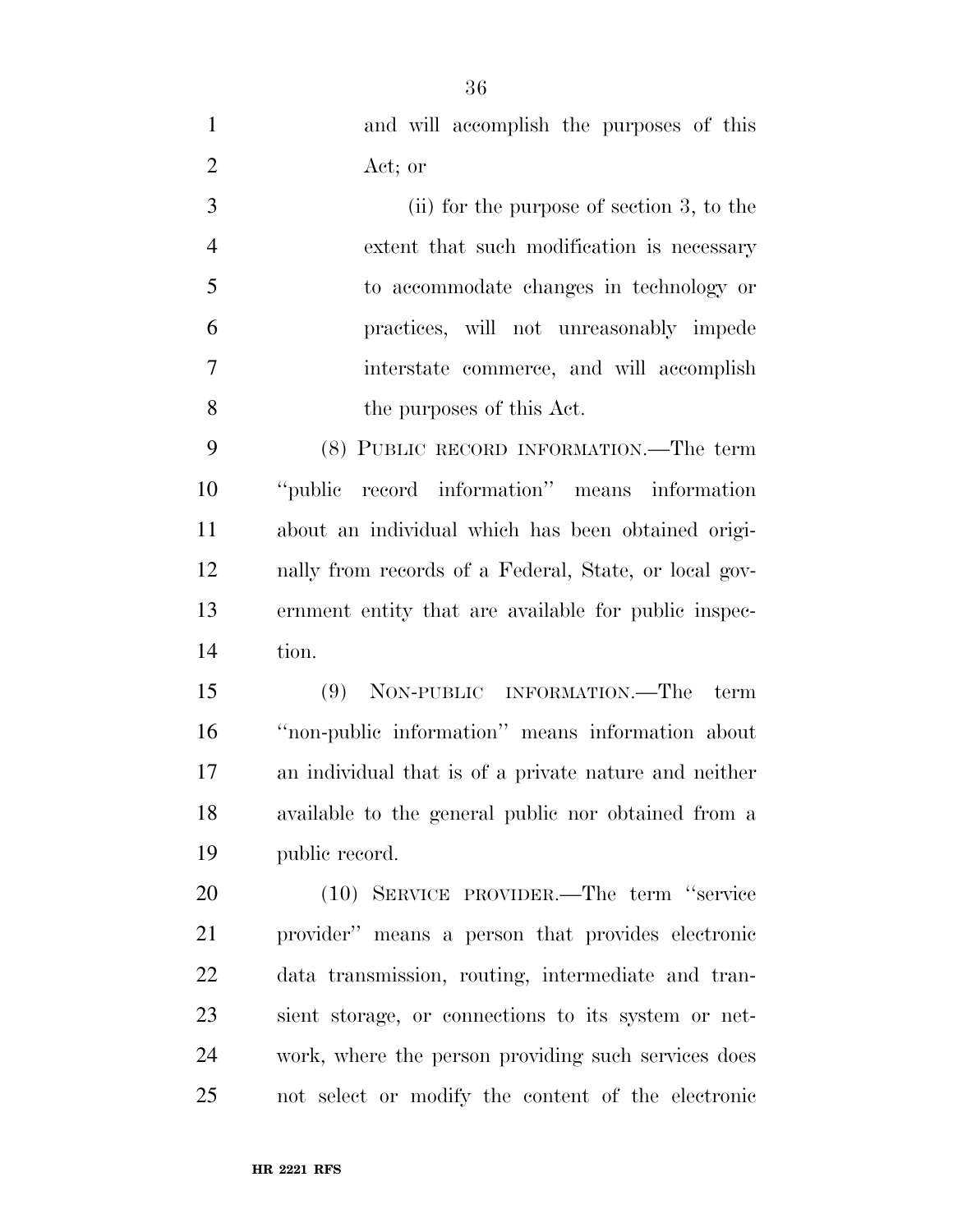data, is not the sender or the intended recipient of the data, and such person transmits, routes, stores, or provides connections for personal information in a manner that personal information is undifferen- tiated from other types of data that such person transmits, routes, stores, or provides connections. Any such person shall be treated as a service pro- vider under this Act only to the extent that it is en- gaged in the provision of such transmission, routing, intermediate and transient storage or connections.

### **SEC. 6. EFFECT ON OTHER LAWS.**

 (a) PREEMPTION OF STATE INFORMATION SECURITY LAWS.—This Act supersedes any provision of a statute, regulation, or rule of a State or political subdivision of a State, with respect to those entities covered by the regu-lations issued pursuant to this Act, that expressly—

 (1) requires information security practices and treatment of data containing personal information similar to any of those required under section 2; and

 (2) requires notification to individuals of a breach of security resulting in unauthorized access to or acquisition of data in electronic form con-taining personal information.

(b) ADDITIONAL PREEMPTION.—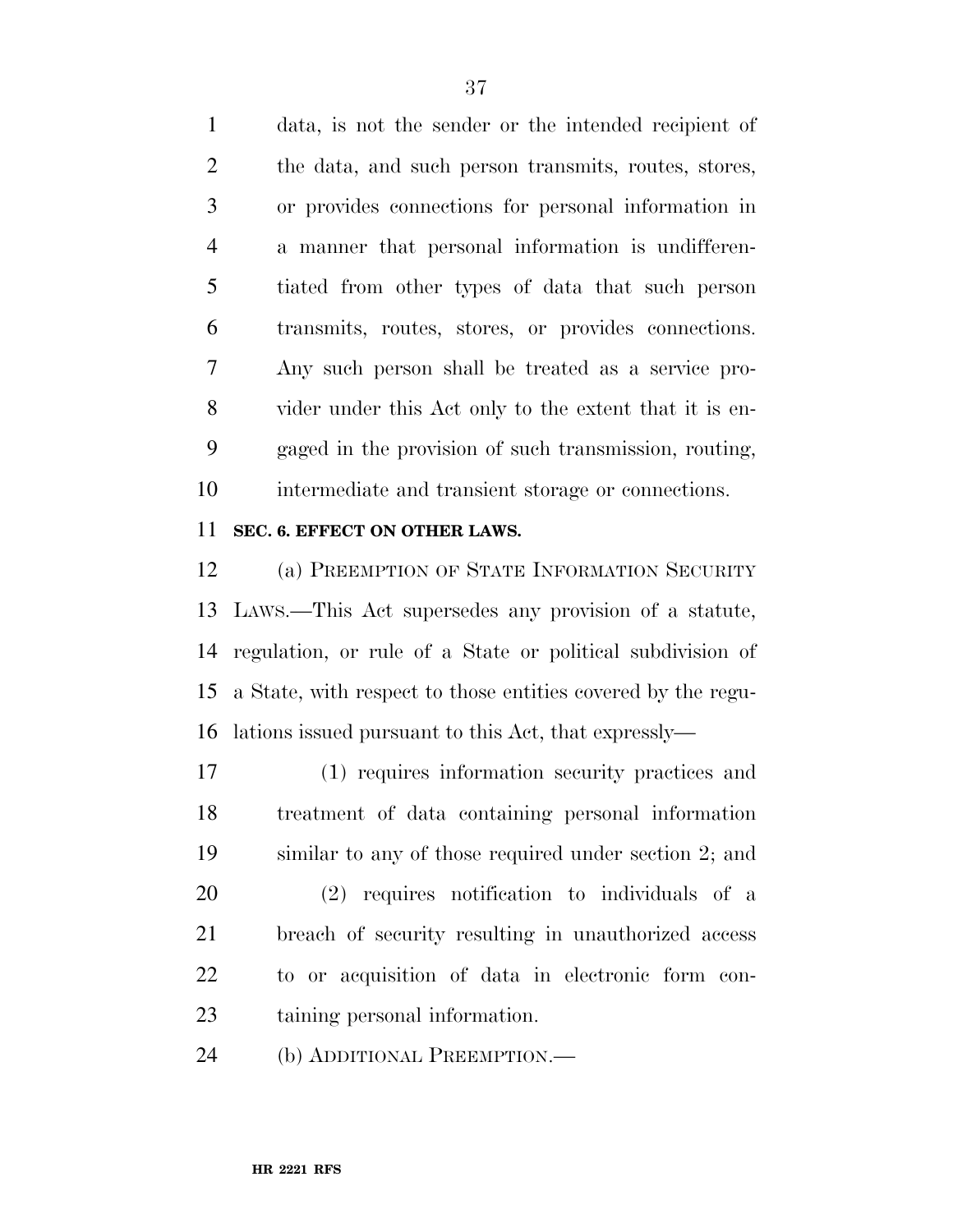| $(1)$ In GENERAL.—No person other than a per-              |
|------------------------------------------------------------|
| son specified in section $4(c)$ may bring a civil action   |
| under the laws of any State if such action is pre-         |
| mised in whole or in part upon the defendant vio-          |
| lating any provision of this Act.                          |
| (2) PROTECTION OF CONSUMER PROTECTION                      |
| LAWS.—This subsection shall not be construed to            |
| limit the enforcement of any State consumer protec-        |
| tion law by an Attorney General of a State.                |
| (c) PROTECTION OF CERTAIN STATE LAWS.—This                 |
|                                                            |
| Act shall not be construed to preempt the applicability    |
| $12$ of $-$                                                |
| (1) State trespass, contract, or tort law; or              |
| (2) other State laws to the extent that those              |
| laws relate to acts of fraud.                              |
| (d) PRESERVATION OF FTC AUTHORITY.—Nothing                 |
| in this Act may be construed in any way to limit or affect |
| 18 the Commission's authority under any other provision of |
| law.                                                       |
| SEC. 7. EFFECTIVE DATE.                                    |
| This Act shall take effect 1 year after the date of        |
|                                                            |